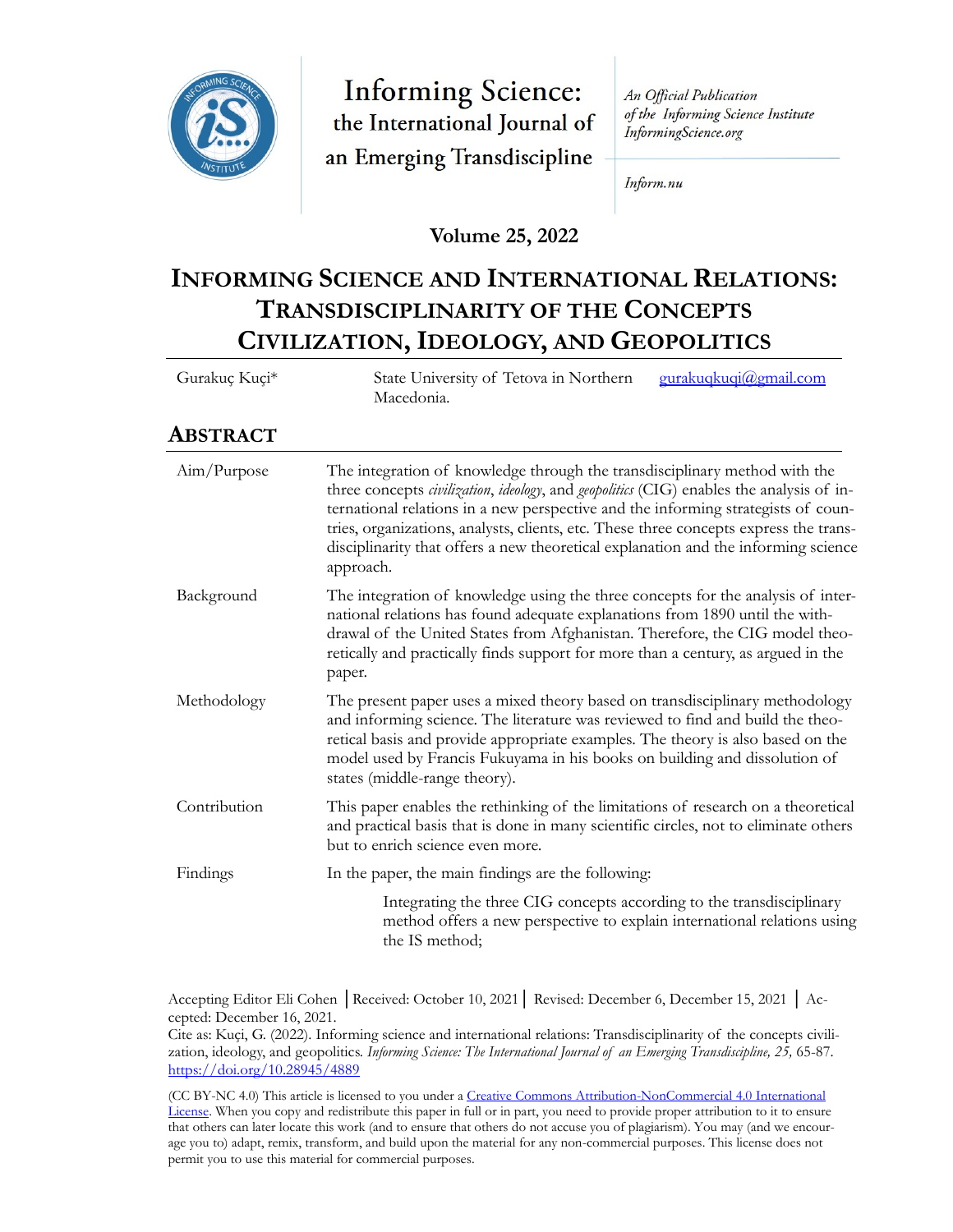|                                      | The integration of the three concepts is worthwhile after 1980, when<br>the model of cabinet governments falls, Bismarck falls, and public<br>opinion starts to emerge;                                                                                                                                                                                            |  |
|--------------------------------------|--------------------------------------------------------------------------------------------------------------------------------------------------------------------------------------------------------------------------------------------------------------------------------------------------------------------------------------------------------------------|--|
|                                      | It was after 1980 that theories of civilization and geopolitics began to<br>emerge along with ideologies to apply in practice;                                                                                                                                                                                                                                     |  |
|                                      | These three concepts offer explanations based on a CIG zone and in<br>the periphery of the CIG zone. In the CIG zone the security sphere is<br>more stable and long-term, while in periphery the cooperation is tem-<br>porary and not long termed;                                                                                                                |  |
|                                      | The paper shows that the Cold War period is divided into two periods;                                                                                                                                                                                                                                                                                              |  |
|                                      | The paper also finds that CIG explains with examples the events that<br>happened after the Cold War and until present days;                                                                                                                                                                                                                                        |  |
|                                      | The paper also shows, based on the strategies of the superpowers, how<br>they are extending their influence based on the CIG concepts.                                                                                                                                                                                                                             |  |
|                                      | The paper also shows new patterns of cooperation and clashes be-<br>tween the superpowers' security zones, which also provide an explana-<br>tory perspective for the USA withdrawal from Afghanistan. (We do not<br>talk in the paper about the Afghanistan issue and USA withdrawal).                                                                            |  |
| Recommendations<br>for Practitioners | The attributes identified by the transdisciplinary implementation of the three<br>concepts express the evolution and behaviour of major policies and, as such,<br>constitute a scheme for practitioners to analyse international relations and build<br>strategies on an integrative rather than an exclusionary basis.                                            |  |
| Recommendations<br>for Researchers   | Scientific attributes in the integration of knowledge give researchers a more<br>open and comprehensive perspective to make more accurate and practical anal-<br>yses of international relations. According to this model, other theories are en-<br>riched that use the transdisciplinary method, IS, and the CIG as a model for the<br>integration of knowledge. |  |
| Impact on Society                    | This type of model enables an accurate understanding of cooperation between<br>companies, their representatives, and the creation of safer areas and plans.<br>Through this model, society no longer belongs to the abstract but is part of the<br>analysis.                                                                                                       |  |
| Future Research                      | Researchers and practitioners of this CIG model can find answers such as<br>"Why did the USA fail in Afghanistan and why was it successful in Kosovo?" as<br>well as other questions about finding a solution for Iraq, cooperation with<br>China, etc.                                                                                                            |  |
| Keywords                             |                                                                                                                                                                                                                                                                                                                                                                    |  |

[**Editor's Note:** The journal is pleased to print its first transdisciplinary paper on politics.]

## **INTRODUCTION**

Today we cannot forget theories of international relations, but we cannot also isolate international relations (IR) to the theories of the 20th century. It is a curiosity in IR, that realism and liberalism, like theory and practice, were all used in the 19th century, but by cabinet governments (Cabinet governments are governments run by a group of ministers that were not elected by the people, or their prime minister or president is not elected by the people but by the king, emperor, prince, pope, etc.).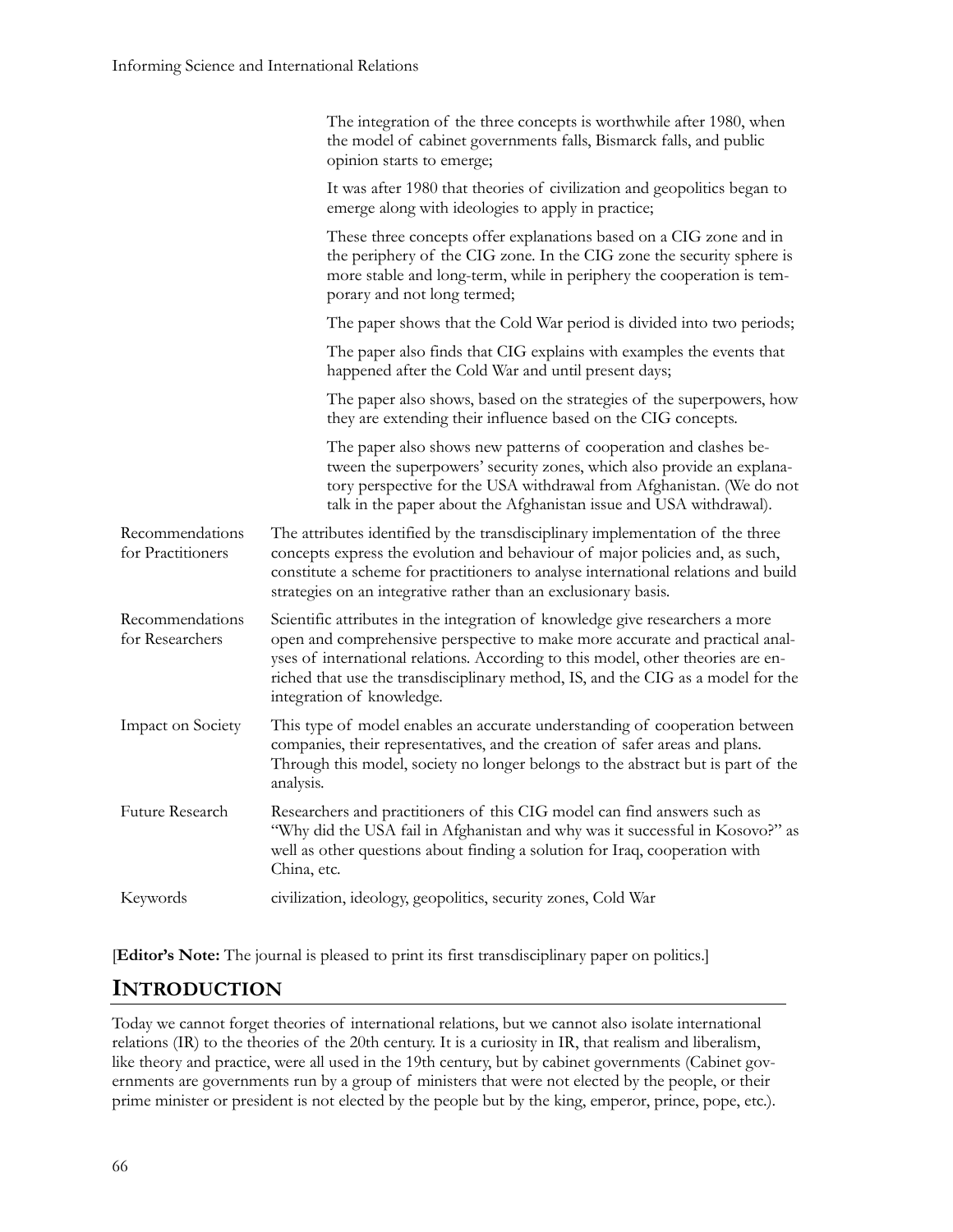Liberalism (Idealism) and Realism is the first great debate of disagreement between international relations scholars, (the story of international relations is conveniently told in the fourth "great debates") (Kurki & Wight, 2013) and all other great debates are created based on critics to the first great debate. The first great debate in IR was a derivative of a long process of movements within countries based on liberalism movements. Liberalism was a movement aimed at promoting the rights of people and the economy. Liberalism abolished the British slave trade in 1833, and the Liberal plan was also successful in the Reform Bill of 1832, 1867, and 1884-85.

This movement was not having as much impact in other countries in the 19<sup>th</sup> century for the reason that, as François Furet considers, after the French Bourgeois Revolution, the aristocracy had not disappeared, nor had the bourgeoisie dominated and that both of them had survived a plexus of literary but not political contradictions. Furet (1995) states that:

*Nonetheless, throughout the nineteenth century, the aristocracy—yesterday's adversary—retained a vestigial splendor: it was Bismarck who unified Germany and Cavour who unified Italy. The monarchs and nobles of Europe largely maintained control of the course of events, while fearing their consequences. Even in France, where the old society had been legally destroyed from top to bottom and civil equality irreversibly instituted on 4 August 1789, the nobility made out very well after the fall of Napoleon. … A degraded version of what classical political thought termed mixed government would take root all over nineteenth-century Europe, with shares going to the monarchy, to the aristocracy, and to democracy. In that hybrid political state, antibourgeois passion was bounded.* (pp. 16-17)

The plexus between aristocracy and bourgeoisie begin to break after 1890 when Wilhelm II dismissed Bismarck from the position of Chancellor and did not renew the reinsurance agreement (Rich, 1992/2006, p. 252) between Germany, Russia, and Austria-Hungary. This rupture created new circumstances in Europe and new alliances between European nations. With the changing of alliances and with the new inventions in automobiles, energy, media, etc., the communication and distribution of information and ideology to mobilize masses were much easier. This opened a new terrain for organizing the masses – masses that wanted a voice. Gasset (1932) said: "the mass had decided to advance to the foreground of social life, to occupy the places, to use the instrument and to enjoy the pleasures hitherto reserved to the few" (pp. 16-17).

Under these circumstances was also created the first debate between realism and liberalism and in particular the theories of international relations with Kjellen, Mackinder, Toynbee, Ratzel, Mahan, etc. This inevitably brought about cooperation in terms beyond the interests of the elite people of government cabinets. This cooperation needs to create some methods of communication to produce successful strategies, and successful strategies need a transdisciplinarity approach. Therefore, with the transdisciplinary method, we have created a new approach for the understanding and explanation of IR and country strategies.

The transdisciplinary approach emphasizes language (not grammar) to understand the interrelationships between disciplines. Languages are more than just mediums of communication; they represent the relationship between people and their environment, and they are part of a larger discursive struggle over meaning and interpretation, an integral element of politics (Bleiker, 2001). Scientists are reticent to incorporate the subjectivity offered by ideology and civilization with geopolitics because many may think that civilization is representative of religion. Religious dominance in politics belongs to the Middle Ages, and scientists do not want a new Middle Ages. Today, civilization is not a religion; it has its genesis in religion, but today's civilization can be studied as a component of international relations: civilization represents values.

Civilization, ideology, and geopolitics (CIG) are concepts in IR like they are in some other fields; however, they can be also disciplines if we treat them like knowledge fields. However, in the transdisciplinary approach, they will work better as concepts and will be able to collaborate as concepts to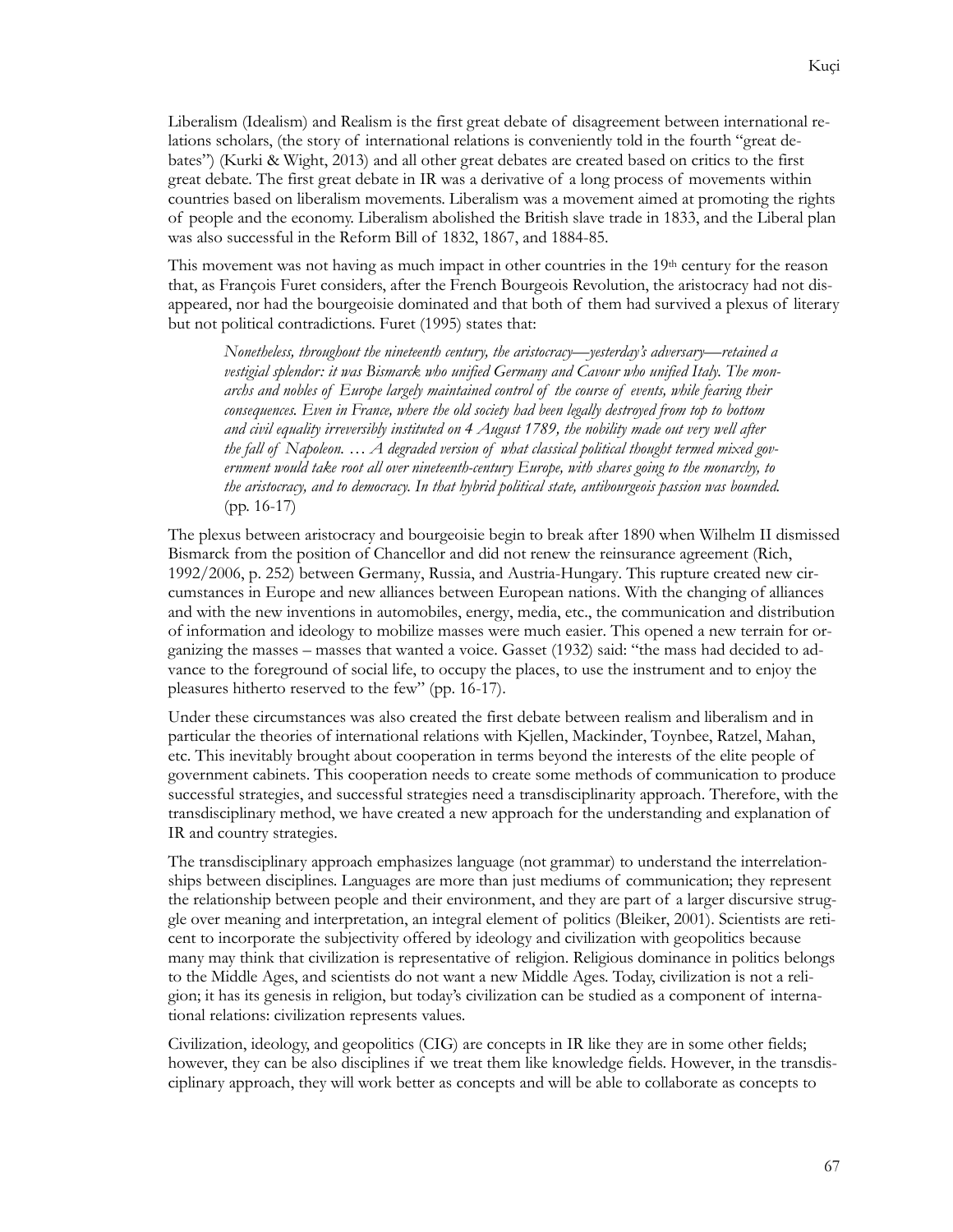explain and integrate ideas or themes. Thus, the CIG is not an abstract explanation, but a living hermeneutical dialectic.

To understand the language of disciplines, we need Informing Science (IS) because "Through the very use of the term 'know', we run into a problem—the distinction between what we 'know' to be true and what is 'actually' true" (Gill, 2016, p. 44) and in the Informing Science philosophy essence, we can transfer "knowledge from one field to another: breaking down disciplinary boundaries that hinder the flow of knowledge" (E. B. Cohen, 2009, p. 1). In this way, with transdisciplinary and IS, we can use the facts provided by international relations and create a model with the CIG to explain international relations.

This would then serve researchers and clients in the scientific and academic field, policy makers, multinational corporations (NCMs), and clients who have an interest in the development of a certain field.

Science, like peoples and states, prefers the *status quo*, and we must be conscious that when we begin to unpick rules we will be criticized, not for the science but because we are breaking the conformism boundaries. Shepherd (2014) said: "These boundaries that we establish between little pockets of knowledge in the academy are a fiction. Transdisciplinarity, to my mind, is about challenging the fiction of disciplines, about recognizing that knowledge is not something that can be carved up into neatly bounded parcels."

Considering climate change, the problems with drinking water, issues with energy, and pandemics, we can develop some transdisciplinary questions about international relations and other issues.

The examination of urgent questions shows the need for a transdisciplinary perspective of the CIG.

How does climate change affect geopolitics given the changing use of fossil resources? This question might, for instance, suggest that if the Sahara were filled with solar panels, it could produce enough solar energy for the entire world. It involves responses from more than two disciplines.

What are the reasons for the war and how can its consideration by the CIG bring about solutions for peace? Negotiations today involve various groups of experts who know the complexity of the situation.

International relations is not a discipline that can be studied with some concepts independently in a complex world, and much less in a globalized world. The purpose of this paper is not to abandon IR theories, but to break the fictional boundaries that separate IR from other areas of study, but also within itself IR.

In this paper the analysis includes only the period after World War II to the present.

## **THEORIZATION**

The theoretical level will be according to what Fukuyama (2011) gives as a good model for the study of theories: "a middle-range theory that avoids the pitfalls both of excessive abstraction (the vice of economists) and excessive particularism (the problem of many historians and anthropologists)" (p. 24).

### THEORY OF CIVILIZATIONS

Durant (1935) says: "Civilization is a social order promoting cultural creation. Four elements constitute it: economic provision, political organization, moral traditions, and the pursuit of knowledge and the arts. It begins where chaos and insecurity end. For when fear is overcome, curiosity and constructiveness are free, and man passes by a natural impulse towards the understanding and embellishment of life" (p. 22).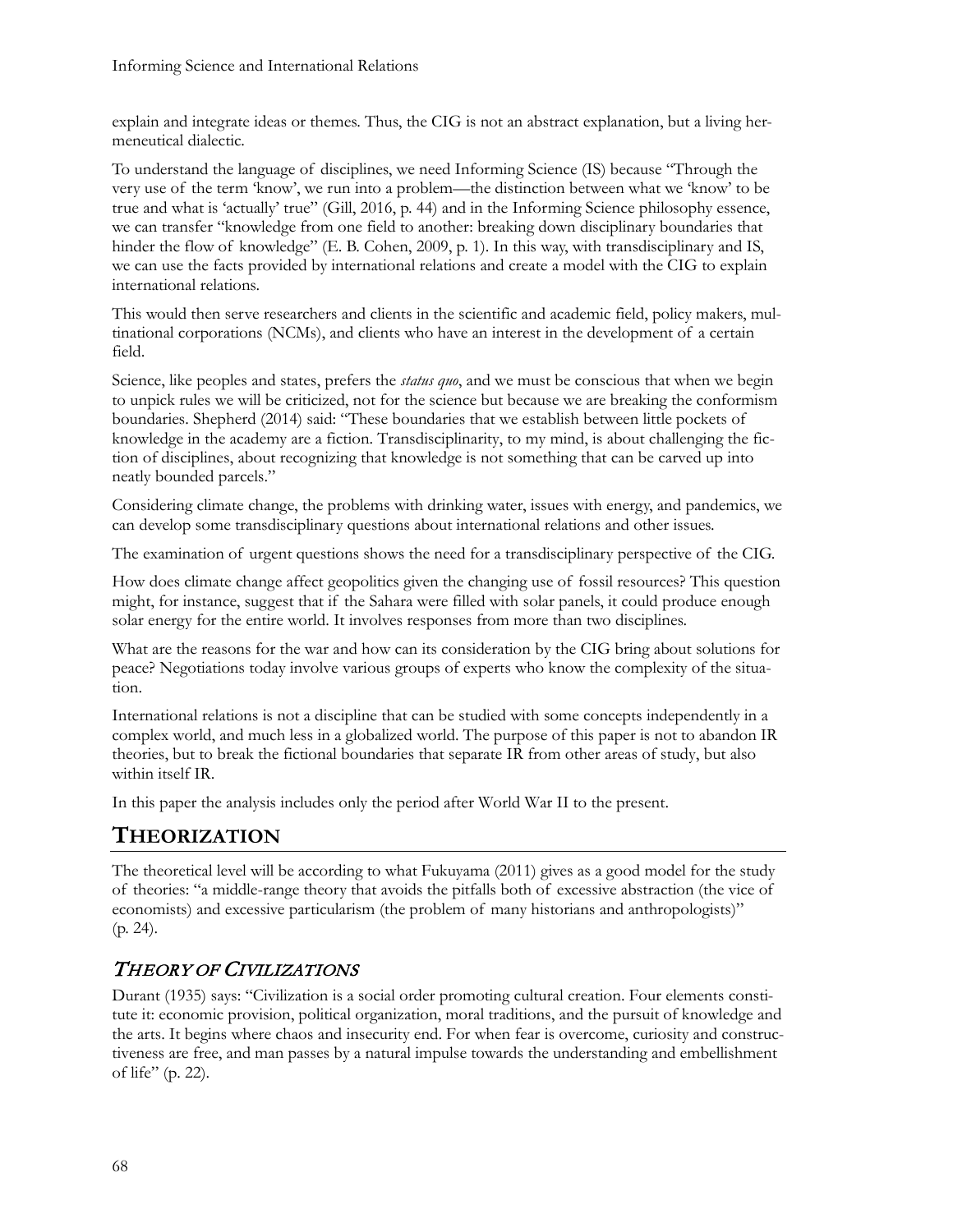Quigley (1979) defines civilization as: "a producing society with an instrument of expansion" (p. 142).

Civilization is like a social order that promotes the cultural creation in the first level; in another level of development, it is an instrument of expansion; nevertheless, in the middle period among the two levels we have the development of nationalism. Nationalism creates or recreates cultures that divide themselves from early civilization. So, in this term, Huntington (1996) said that: "A civilization is the broadest cultural entity. Villages, regions, ethnic groups, nationalities, religious groups, all have distinct cultures at different levels of cultural heterogeneity" (p. 43). We define civilization in the sense of a universal worldview and underlying comprehensive system of values that comprises "culture" as a sub-category (Köchler, 2014, p. 23).

Toynbee was an anti-nationalist and a pro-civilization or pro-western-unity under the civilization. He considered that "the ideal of our modern Western Democracy has been to apply in practical politics the Christian intuition of the fraternity of all Mankind" (Toynbee, 1934, p. 9). In similar terms Woodrow Wilson was also for the advancement of democracy and the father of liberalism in IR,

However, we must return to Toynbee's anti-nationalism because he saw nationalism as a form of disintegration and loss of the Western power and was a supporter of the collaborations that can be seen today in the EU-USA and NATO. Toynbee (1934) required the creation of an *intelligible field of study*  (p. 22).

Before Toynbee's *intelligible field of study* was Spengler, who in his book "The Decline of the West" explained with *the morphology of history* denies the connections that civilizations may have between the ages. Nonetheless, he said: "The Civilization is the inevitable destiny of the Culture, and in this principle, we obtain the viewpoint from which the deepest and gravest problems of historical morphology become capable of solution" (Spengler, 1926. p. 49).

Spengler maintains that civilizations belonging to their time explains the fact that civilizations evolve and have their ups and downs, but civilization is the destiny of related or twin cultures. Therefore, since civilizations evolve and cultures produce nationalism, which undermines unity in civilization, this strengthens Toynbee's argument why he was an antinationalist.

Huntington (1996) alleges several decades later that "local politics is the politics of ethnicity; global politics is the politics of civilizations. The rivalry of the superpowers is replaced by the clash of civilizations" (p. 28) and this means that the cultures of the same civilization share a destiny and are unified in what Huntington calls the "core state".

Davutoğlu (2014) said that "globalization mobilizes all societies across the world in a much more multidirectional way such that it renders one-dimensional accounts of civilizational difference insubstantial."

The mobilization of societies is done by countries that represent expansionist or protectionist interests. Expansionist countries are the super-powers, and defensive countries are those who need expansionist countries to protect their interests. Therefore, civilization is the first basis for the more stable expansion of countries, because, in countries where a civilization unites many cultures, cooperation becomes more stable as in the case of the West. However, to make this cooperation within civilization a reality requires a "core state" or civil-centrism (civil-centrism is a term used by us to mean the unification of cultures under a civilization).

This kind of extension can be understood according to Quigley (1979), who says: "The ability of a society to defend itself on the military level is dependent on its ability to provide domestic order on the political level, wealth on the economic level, companionship on the social level, understanding on the intellectual level, and psychic certainty on the religious level" (pp. 119-120).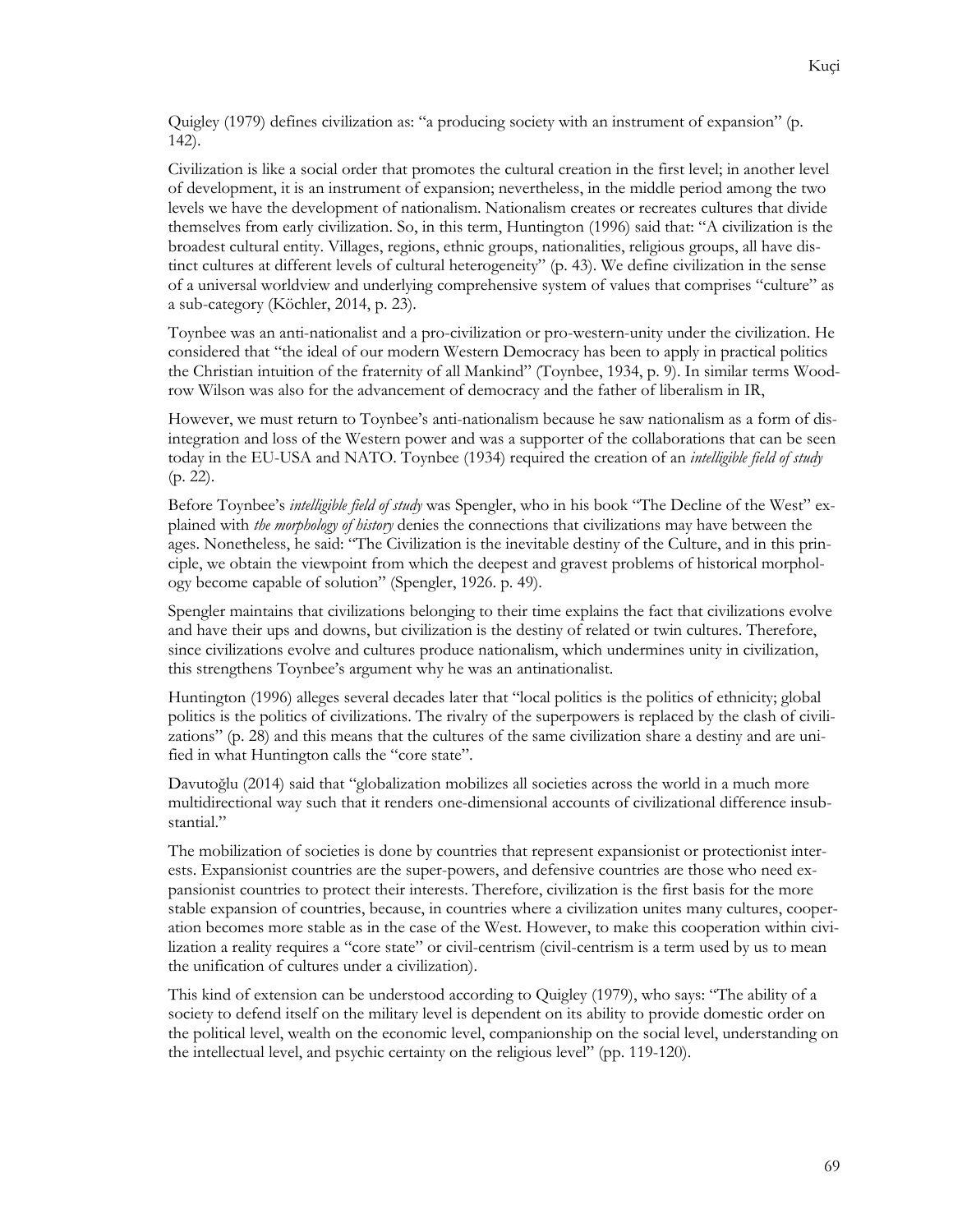Quigley represents an understanding of what we can find in the West today and what China is aiming to do as a representative of the far-eastern, Russia of the Orthodox, and potentially Turkey of the Muslims.

However, superpowers do not want the disappearance of another superpower, but only to keep it under control. It is more than obvious how the USA or Franklin Roosevelt at that time made China the world policeman. However, the West did not even want to dismantle China when the protests happened in Tiananmen. Few in the West are aware that the West is responsible for aggravating turbulence among the more than two billion people living in Islamic and Chinese civilizations (Mahbubani, 1993).

So, civilization is an instrument for expansion in IR and helps superpower countries to extend their geopolitics and other countries to provide themselves interests and this creates an intelligible area for science and countries.

### IDEOLOGY

Roucek (1944) says: "Every model of thought, every philosophical or cultural product, begins with a specific social group from which it originates and with which its existence is connected. These patterns of thinking are 'ideologies.'"

John Plamentaz (as cited in Sullivan, 1973) says that ideology is "a set of closely-related beliefs or ideas, or even attitudes, characteristic of a group or community."

Micheal Howard (1989) said, "This [ideology] implies something much broader, looser, and less codifiable: a value system, a 'mind-set' as the Americans might call it, a *Weltanschauung*as the Germans *do* call it, or, in the French expression ... a *mentalite*."

Alan Cassels (2002) said: "ideology and the ideological pattern of thought supply a medium through which foreign policy issues can be transmitted to and perceived by a mass audience" (p. 9).

Thought patterns are, therefore, philosophical or cultural products which begin within a specific group; the attitudes and characteristics of the community create a system of values. Let us say that Marxism was an ideology established in the West but adapted to a cycle of transformation of the Asian dictatorship and implemented in the East, in Russia.

Although ideologies are rooted in great ideas, in the end they are transformed and adapted to find a more realistic application.

Democratic peace theory—the claim that democracies rarely fight one another because they share common norms of live-and-let-live and domestic institutions that constrain the recourse to war—is probably the most powerful liberal contribution to the debate on the causes of war and peace (Rosato, 2003). This theory derives from Western liberalism and has been used effectively to explain the unity of democracies and especially of Western democracies. Russia is competing with Western liberal democracy with "sovereign democracy" (Krastev, 2006). China in another way is doing a socialist model which provides, "a new option for other countries and nations who want to speed up their development while preserving their independence" (Gracie, 2017), or how Brands (2018) call the China approach an "authoritarian capitalism."

Repucci and Slipowitz (2021) write: "Nearly 75% of the world's population lived in a country that faced deterioration last year. The ongoing decline has given rise to claims of democracy's inherent inferiority. Proponents of this idea include official Chinese and Russian commentators seeking to strengthen their international influence while escaping accountability for abuses, as well as antidemocratic actors within democratic states who see an opportunity to consolidate power. They are both cheering the breakdown of democracy and exacerbating it, pitting themselves against the brave groups and individuals who have set out to reverse the damage." In addition, the report states that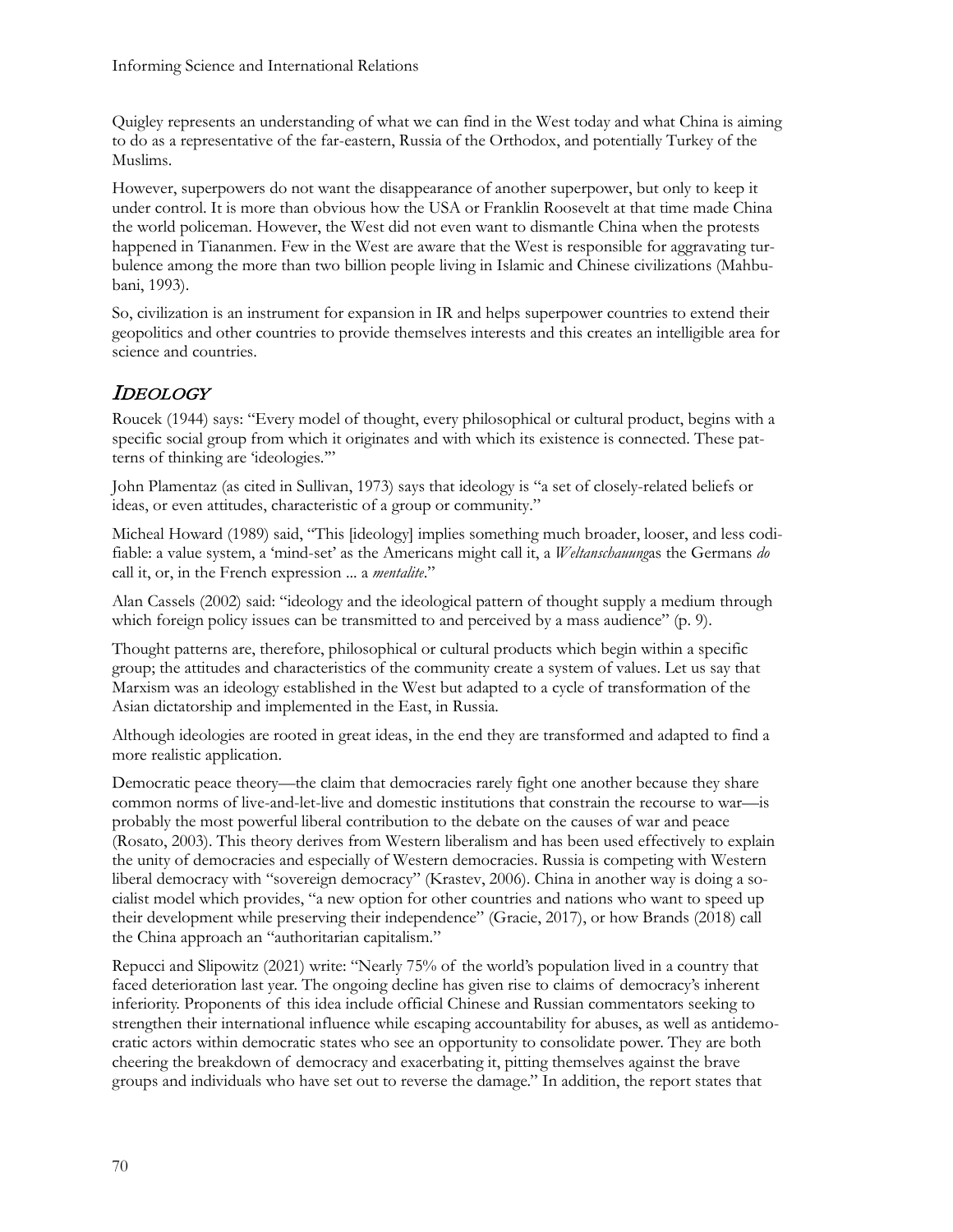democratic and authoritarian countries are in balance and that democracy has been besieged for 15 years.

It is a fact that China and Russia are tending to extend to the countries that have a shared civilization, and this approach we can compare with the kin-country-syndrome.

Kin-country syndrome is a concept first applied from H. D. S. Greenway (1992) from the point of view of the ethnic card, but it was Huntington (1996) who extended this concept in the sense of civilization. Kin-country-syndrome is "Groups or states belonging to one civilization that become involved in war with people from a different civilization naturally try to rally support from other members of their own civilization" (Huntington, 1996, p. 35).

In these terms, ideology is a concept that cooperates with civilization to create and explain the strategies of countries like the USA, China, Russia, Turkey, and other powers. Civilization and ideology in transdisciplinary terms offer an explanation for why Turkey declined in the index of democracy and why they have a new geopolitical mindset. However, before explaining this, it is necessary to talk about geopolitics and the collaboration of geopolitics with civilization and ideology.

### **THEORY OF GEOPOLITICS**

The central axis of world politics in the future are likely to be, in Kishore Mahbubani's (1993) phrase, the conflict between "the West and the Rest" and the responses of non-Western civilizations to Western power and values. Because of the civilizations that Huntington (1996) foresaw, "The most prominent form of this cooperation is the Confucian-Islamic connection that has emerged to challenge Western interests, values, and power" (p. 45).

Therefore, in similar terms, Brzezinski (1993) has developed his theory of a "geopolitical whirlpool" which predicts a collision along almost the same lines as Huntington.

Goldstein and Pevenhouse (2014) say: "The use of geography as an element of power is called geopolitics. It is often tied to the logistical requirements of military forces. In geopolitics, as in real estate, the three most important considerations are location, location, location. States increase their power to the extent they can use geography to enhance their military capabilities, such as by securing allies and bases close to a rival power or along strategic trade routes, or by controlling key natural resources" (p. 49).

There are three levels of geopolitics: Land Level (Heartland), Coast/Edge Level (Rimland), and Air Level. These three theories were developed by Mackinder, Spielman and Renner and these three authors have given the map of the development of global geopolitics wherein more or less similar dimensions it develops today.

Mackinder, for the first time with the paper "The Geographical Pivot of History" (1904) and then with the book "Democratic Ideal and Reality" (1919), wrote about the geographical importance of the land which he called *Heartland*. Spykman's theory (1944) stresses control of the sea and includes the nations that have access to the sea, the Rimland. Meanwhile, Renner (1942) constructed the theory of air, after the military revolution with the new dimension of forces which were established by the creation of the airplane.

Table 1 illustrates the geopolitical significance of the three theories that define the geopolitical field. It includes the geopolitical vision of three writers: Mackinder, Spykman, and Renner. These authors are the most important because they constitute the theory for the Heartland, Rimland, and air, and for this reason, in the table, we have summarized their vision. You can read their vision on the table in columns, and in rows to compare. This geopolitical vision that we summarized in the table also helps us to have a vision for extending civilization and ideologies. Without this table, we cannot create the vision for the CIG model to explain international relations because with this table, we have also an idea of where are the important civilization, ideologies, and the clash between them.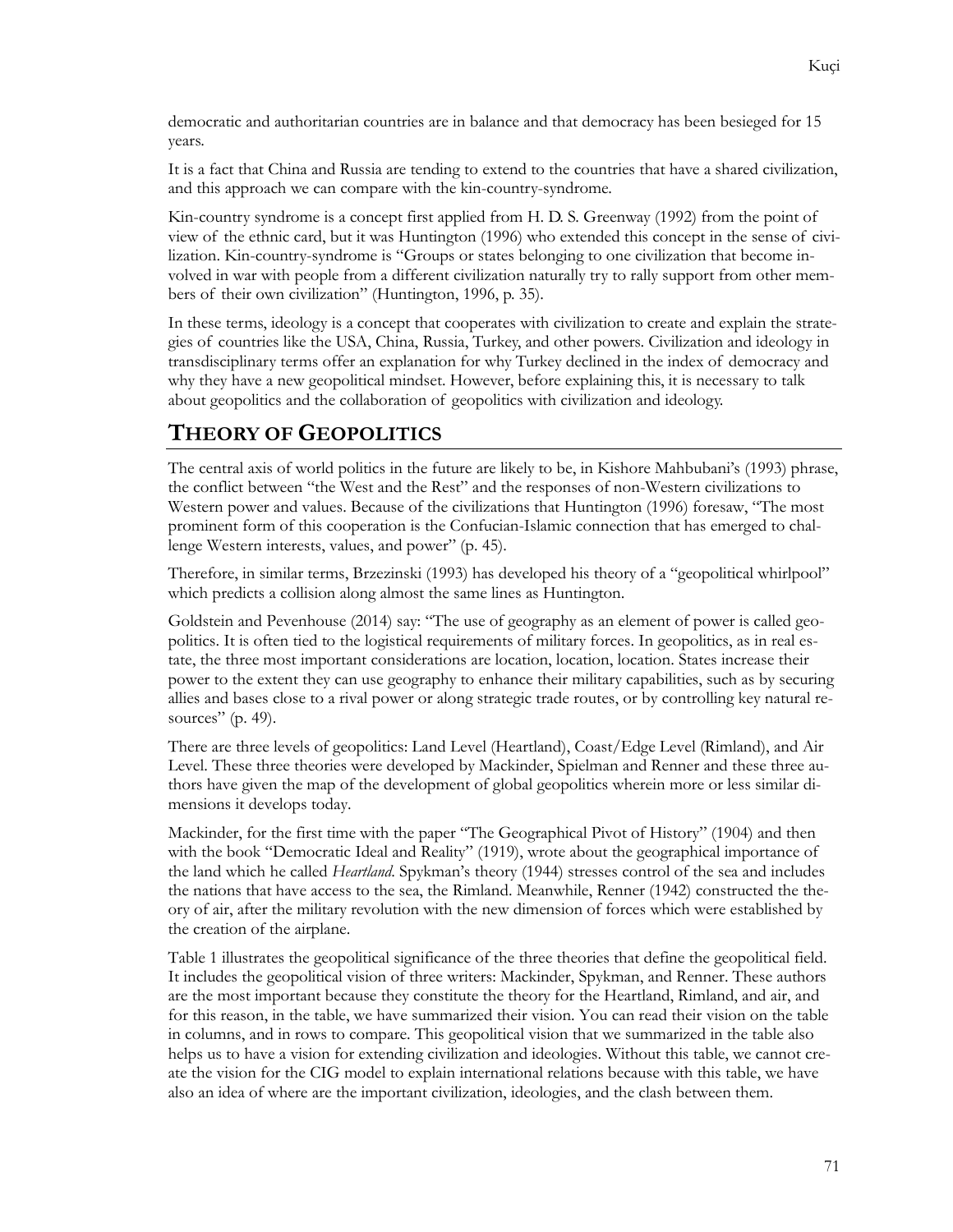|                                                                              | The geopolitical importance of territory according to three important au-<br>thors |                                          |                                                                          |
|------------------------------------------------------------------------------|------------------------------------------------------------------------------------|------------------------------------------|--------------------------------------------------------------------------|
| Authors of<br>geopolitics                                                    | <b>Mackinder</b> (Heartland)                                                       | Spykman (sea/Rim-<br>land)               | Renner (air)                                                             |
| The geo-<br>political<br>extent<br>based on<br>the au-<br>thor's<br>strategy | Volga River in Russia                                                              | European coast                           | Eurasia involving Russia,<br>Siberia, Turkmenistan,<br>and Western China |
|                                                                              | Yangtze River in China                                                             | The Middle East with<br>Arabian droughts |                                                                          |
|                                                                              | Himalayan Mountains in<br>Nepal                                                    | The land of Asian rains                  |                                                                          |
|                                                                              | Arctic Ocean                                                                       |                                          |                                                                          |

**Table 1: Geopolitical Extent based on Mackinder, Spykman, and Renner authors**

#### **But how did Brzezinski and Cohen, post-Cold War geopolitics theorists, perceive geopolitical confrontation?**

Affirming the lines of separation according to Huntington, but calling them a "geopolitical whirlpool," Brzezinski (1993) on the issue of Russia, the Middle East, Europe, and the Balkans said:

*The geographical perimeters of the whirlpool of violence can be drawn as an oblong on the map of Eurasia. It extends from east to west, from the Adriatic Sea next to the Balkans all the way to the broader of the Chinese Sinkiang province; from south to north it loops around the Persian Gulf, embracing parts of the Middle East, then Iran, Pakistan, and Afghanistan in the south, all of Central Asia along the Russian-Kazakh frontier to the north, and all the way along the Russian-Ukrainian border. The oblong thus contains portions of southeastern Europe, the Middle East, and the Persian Gulf region, in addition to the southern sections of the former Soviet Union* (pp. 163-164).

For China, Brzezinski (1993), citing Chinese strategists, said the first option is "confronting the trilateral coalition of America and Europe and Japan, the most effective geopolitical counter might well be to try to fashion a triple alliance of its own, linking China with Iran in the Persian Gulf-Middle East region and with Russia in the area of the former Soviet Union. Such an antiestablishmentarian coalition could be a potent magnet for other states dissatisfied with the status" (p. 198).

But even short of assuming such a historically dramatic role, China has a second option. It could pose a serious challenge to regional stability by seeking to assert itself as the principal Far Eastern power (Brzezinski, 1993, p. 199).

S. B. Cohen (2015) explains the extent of the geopolitical sphere by "the Atlantic and Pacific economically advanced maritime realm; the Eurasian continental Russian heartland; and the mixed continental-maritime East Asia" (p. 41). A nation's claim to power rests on four pillars: (1) overwhelming military strength and the willingness to use it; (2) surplus economic energy to enable it to provide aid and invest in other states; (3) ideological leadership that serves as a model for other nations; and (4) a cohesive system of governance (p. 2).

It is in the interest of countries that are at risk of falling under the control of other countries to develop geopolitical strategies; then civilization, ideology, and geopolitics as three concepts enable them to create a clearer strategy of cooperation and clash. Each of the three concepts has its scope; however, with the transdisciplinary method they offer the possibility of creating a state strategy or understanding the action, success, and failure of states in IR.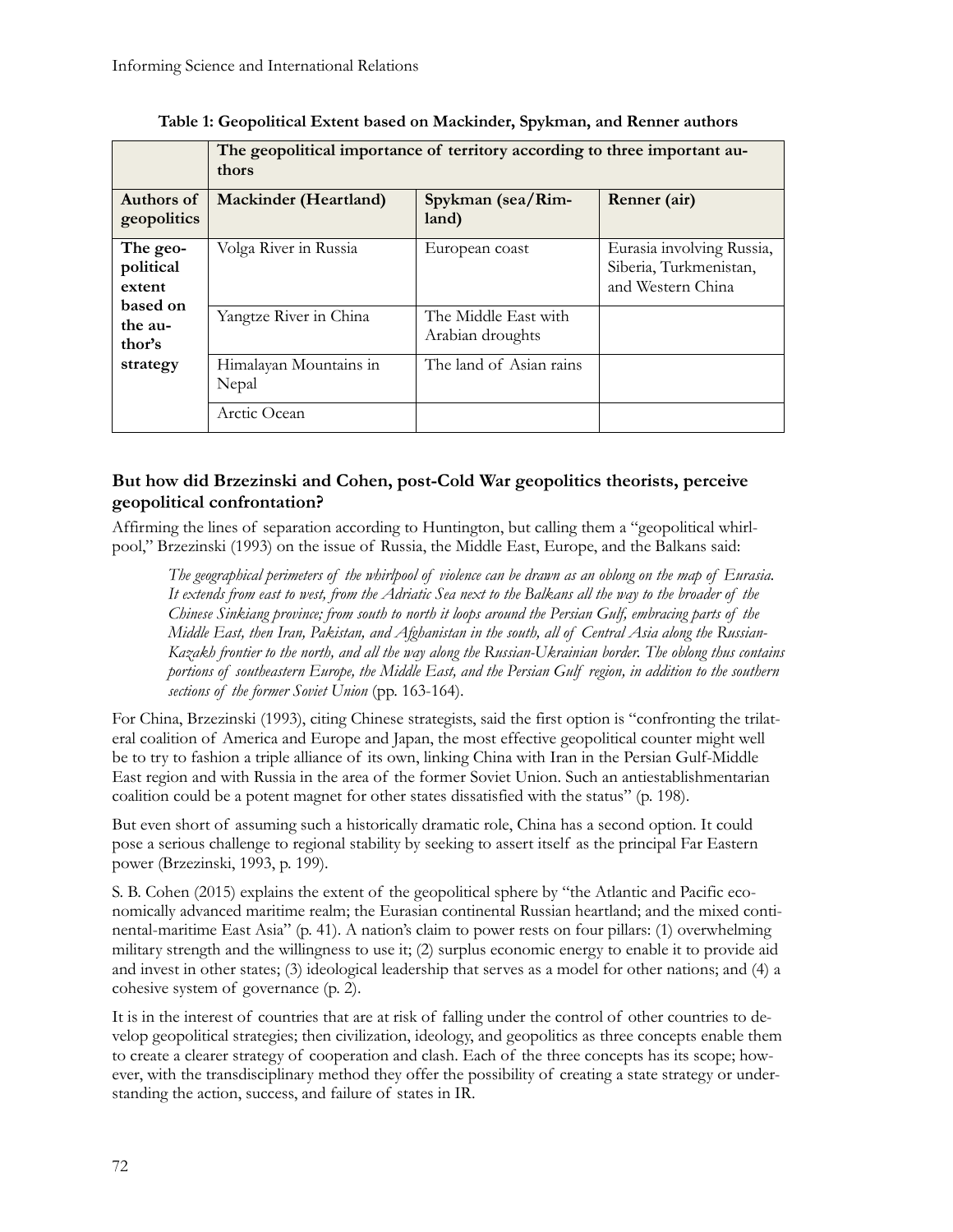### SECURITY SPHERES

CIG by a country does not always apply in parallel (parallel means that CIG as a strategy or explanation of IR does not coexist each time as described to formula below and Figure 1). The great powers must expand their ideology and geopolitics to the extent that they must expand their civilization. Through the same ideology, a superpower is allowed to keep the regimes of foreign countries in power in most cases. However, in many cases, superpowers must set aside not only civilization, but also ideology (their values) and focus only on geopolitics. This is because, with certain countries, the present geopolitical interest is far greater than the pressure on them for an ideological change.

However, relations that are based on only one of the three concepts and not on all three do not form stable coalitions and fall within the framework of *torn alliances*. Torn alliances represent states that are in the periphery of a CIG zone. Those states are important for a CIG zone and also a CIG zone is important for them. Since they do not have a common CIG with a certain area, they can easily change sides by cooperating with another CIG area, remaining uninvolved in a clash, or even after the end of a clash period sever cooperation with a CIG area. That turns them into temporary allies. The torn alliances resemble torn states which Huntington (1996) defined as the "bridge between two cultures" (p. 139).

To better explain this, Figure 1 and the formula are developed as follows:

C represents civilization, I ideology, and G geopolitics, while P stands for periphery. (Periphery for our paper is the perimeter outside of a CIG zone, meaning the external border of a secure CIG. Periphery is not a zone with a CIG but cooperates or is a satellite state of CIG and is important for the security of CIG zone, but also a CIG zone and cooperation with it is important for that periphery state. Periphery state does not mean that is on a border with the CIG zone but means that it is an important state for the geopolitics of CIG zone). GICC stands for Ideological Geopolitics and civilcentrism.



**Figure 1: Civil-centrism formula**

C+I+G=CIG where C˂I˂G CIG˂CIGP˂IGP˂GP

CIG+P+IGP+GP=GICC

This formula is based upon what has been explained thus far.

 $C+I+G=CIG$  is a zone in which all three concepts are in a stable relationship; this is a secure zone. All countries in this zone have similar interests and cooperate without any unbridgeable problems. Countries in the CIG zone are much more secure than the countries in the Periphery, and countries in the CIG zone cooperate for a long time.

For this reason, CIG is C˂I˂G but in this ex-

ample, we have a country like Japan embraces values of the core state like the USA much more like a state in Periphery, e.g., Turkey.

In the second line of the formula (CIG˂CIGP˂IGP˂GP) CIG is less than CIGP as a zone, for the reason that CIG as a stable zone cooperates with countries that we call Periphery (P) and consequently this is a much larger zone. However, CIGP is a zone when a CIG zone can extend civilization, ideology, and geopolitics relatively well making it a stable subzone. IGP represents the zone in which countries in a CIGP accept cooperation in terms of ideology and geopolitics, and GP represents cooperation in terms of geopolitics only. IGP is larger than CIGP and the GP is larger than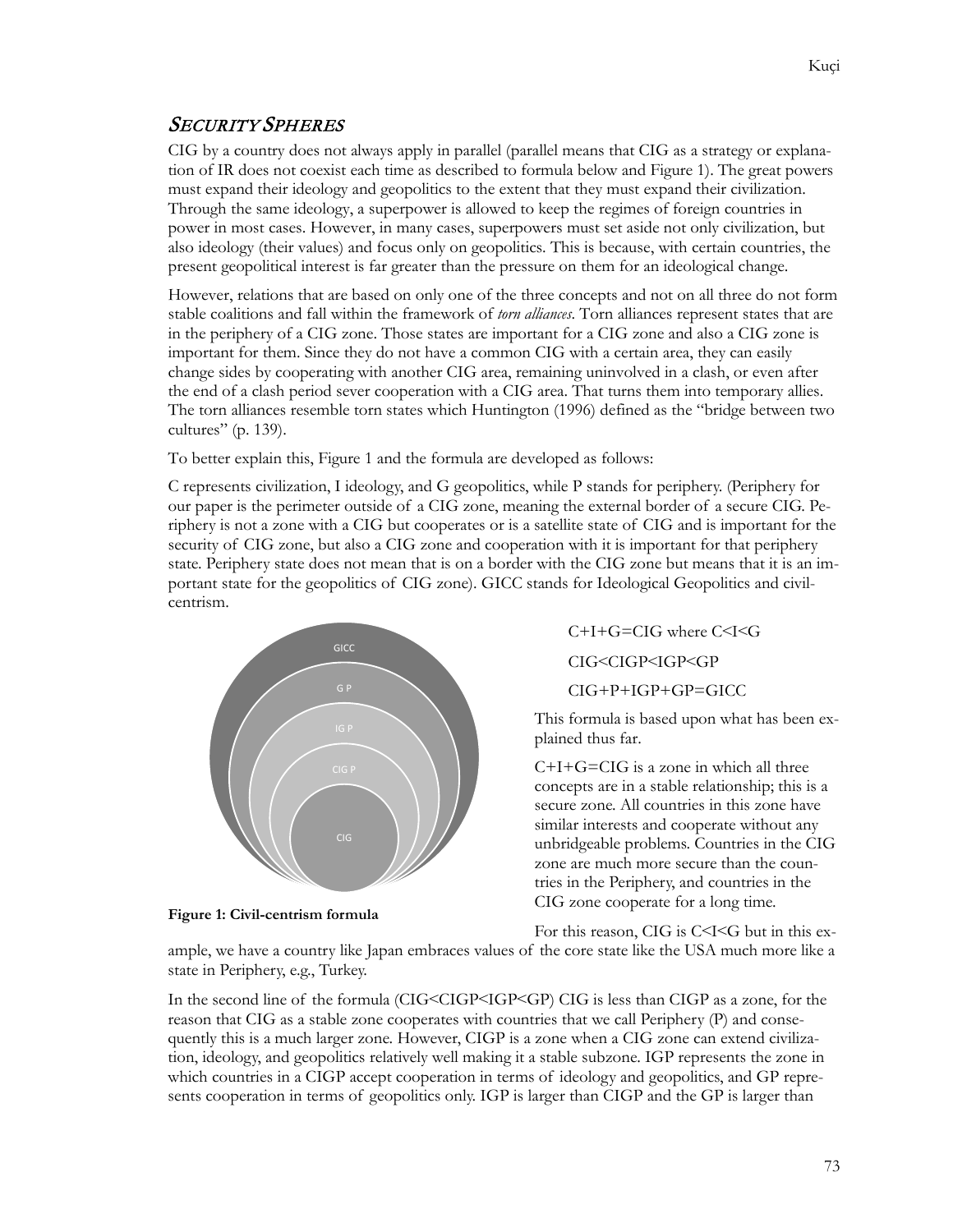IGP, because in both cases the CIG zone extends its interest and cooperates with countries where geopolitics is an interest to fight or to contain another zone. In these cases, the CIG zone accepts cooperation with countries in terms of ideology and geopolitics or only geopolitics. They do this because they know that it is impossible to extend their civilization or ideology and that if they exert pressure in this direction, they risk losing the alliance and thus security, or for other reasons, the CIG area has no interest in investing to expand its civilization or ideology to a country which does not express an interest in acquiring them of its own free will.

The third line of formula (CIG+P+IGP+GP=GICC) is more complex but summarizes the CIG zone plus all the alternatives that the CIG zone extends or cooperates in Periphery with states that do not have stable cooperation, and here we include also torn alliances. CIG+P+IGP+GP are equal with Geopolitical Ideology and Civil-Centrism (GICC), because civil-centrism represents unification of cultures that are represented by a superpower of a CIG zone, and to create the Geopolitics of a civil-centrism we need an ideology that creates a political system. Then a political system based on ideology cooperates with a civilization which is not a system, but an umbrella for rough cultures to create unity. Ideology and civilization then create the strategy of extension of geopolitics in the CIG zone and in the Periphery with Geopolitical Ideology or solely Geopolitics. For this reason, we refer to it as "Geopolitical Ideology and Civil-Centrism". This formula is built on what has been explained so far. An example explanation of this formula during the Cold War would look like this: the USA CIG was Western Europe, Greece, Turkey, Japan, the IGP was South Korea and Vietnam, while the Middle East and the Horn of Africa was GP, as a whole, this constitutes the GICC.

# **ANALYSIS ACCORDING TO THEORY AND FORMULA**

Assuming the above formula is correct, we can use it to divide the Cold War into two periods:

- 1. The first period is 1945-1950, in which the USA, to preserve and extend ideology, civilization, and geopolitics, takes measures against the ideological threat from Soviet Russia. Soviet Russia also applies similar measures within its sphere of influence. Both do this in the CIG security sphere.
- 2. The second period is 1951-1989, during which the clash is largely geopolitical and, to a lesser degree, ideological and far less for civilization.

Both periods have influences during the other period, but without losing the categorisation difference.

### STRIVING FOR THE PRESERVATION OF CIVILIZATION AND IDEOLOGY, THE PERIOD 1945-1950.

After World War II, began the Cold War. While World War II was fought against Nazism, fascism, and militarism, which were racist ideologies, after World War II, clashes centered between the two camps, the Eastern or Communist and the West or Democratic. These two camps had neither racist nor exclusionary intentions but had intentions to extend their influence to as many states and territories as possible. The camps had not only ideological differences, but also civilizational and geopolitical differences, so both sides used all possible elements that served security and expansion.

Kissinger (1994) made the following statement:

*The cultural gap between American and Soviet leaders contributed to the emerging Cold War. American negotiators acted as if the mere recitation of their legal and moral rights ought to produce the results they desired. However, Stalin needed far more persuasive reasons to change his course. When Truman spoke of the Golden Rule, his American audiences took him literally and genuinely believed in a world governed by legal norms. To Stalin, Truman's words were meaningless, if not tricky, verbiage. The new international order he had in mind was Pan-Slavism reinforced by communist ideology. The Yugoslav dissident communist Milovan Djilas recounted a conversation in*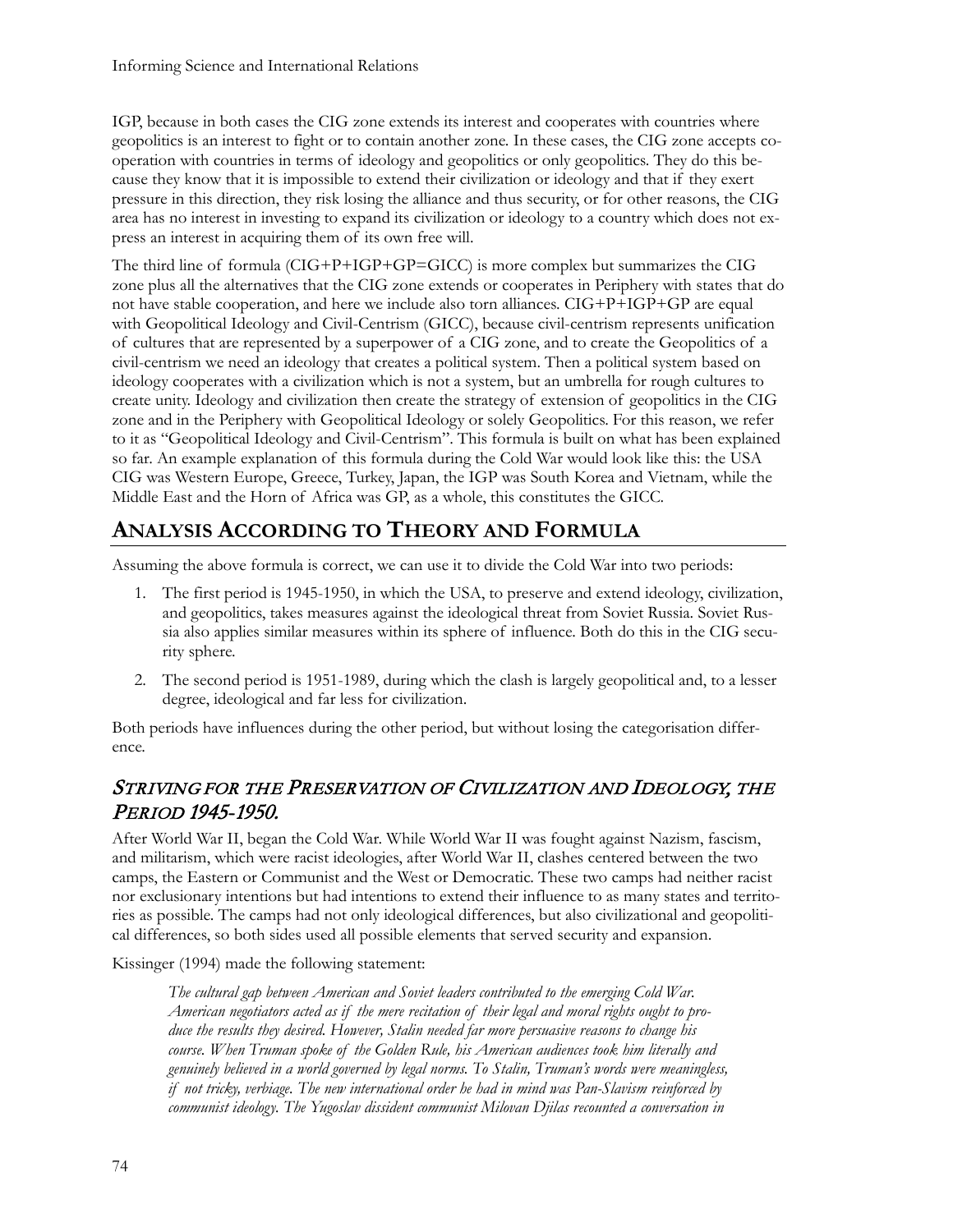*which Stalin had said: 'If the Slavs keep united and maintain solidarity, no one in the future will be able to move a finger. Not even a finger!' he [Stalin] repeated, emphasizing his thought by cleaving the air with his forefinger* (p. 438).

So, we cannot understand the geopolitics of countries or create any IR strategy only with the geopolitics concept. We also need concepts of civilization and ideology for a better explanation or development of strategy. With CIG we can create an IR strategy or explain better the successful and unsuccessful actions of countries.

The attitudes of the leaders below show the division of the camps during the Cold War and their actions, which are designed in such a way that they lie within the civilization, ideology, and geopolitics of both camps.

In the statements by Stalin, Churchill, and Kennan, we understand the division that emerged after World War II.

On February 9, 1946, Stalin (1946), revealing his plans for the USSR, said that the war had not come accidentally. The Soviet system proved to be capable of existing and more stable than other systems.

On March 5, 1946, Churchill declared that "from Stettin in the Baltic to Trieste in the Adriatic, an iron curtain has descended across the Continent." In the same speech, he spoke about the issue of Turkey and Greece.

On February 22, 1946, before Churchill had drawn attention to the Cold War, George Kennan (1946) sent what became known as the "Long Telegram," and this telegram was taken seriously only after Churchill's speech. Kennan had repeatedly drawn the attention of the USA to abandon the ideas of cooperation with the USSR in favor of a sphere of influence policy in Europe (Miscamble, 2004). He also sought to strengthen Western institutions to make them invulnerable to the Soviet challenge pending the collapse of Soviet rule.

These declarations would be followed by measures with the proclamation of the Truman Doctrine, the Marshall Plan and the founding of NATO. During this period, Greece and Turkey were also taken into account in the Western security framework.

During this period, Moscow did just about the same in Eastern Europe. Moscow established the "Molotov Plan" in 1947 (Berger, 1948) to assist in the reconstruction of the USSR countries and satellite states.

In response to the Berlin crisis or Berlin blockade in 1948 that arose from an attempt of the USSR to force western allied powers to abandon post-World War II jurisdiction, the West made an even stronger three-conceptual (CIG) divide. However, while the West had a great deal of CIG coherence, the USSR on the other hand fell into the category of having a string CIG, but many of its areas like those in the Caucasus constituted a torn space. Turkey, although within the western security zone, was not a torn alliance since it was not occupied but was the security periphery to the west. Torn alliance means a country that is part of a camp in the Cold War as an occupied country like Polonia in USSR or any other country. A natural CIG has all countries that are part of a security zone and have civilization, ideology, and geopolitics approximately the same as a core state. Turkey does not have a natural CIG with western CIG, but as we have explained by the formula, Turkey in the Cold War had ideology and geopolitics approximately the same as western CIG.

#### CLASHES IN THE PERIPHERY: 1950-1989

Clashes in the periphery between both sides began after both camps had stabilized their power in the security zones covered by the CIG. Stabilisation in the western camp was founded with the creation of NATO in 1949 and the European Coal and Steel Community in 1951. We cannot say that the communist countries were truly a camp because the USSR, Yugoslavia, Albania, and China, in most things during the Cold War did not cooperate with each other. However, the 'Sino-Soviet Treaty of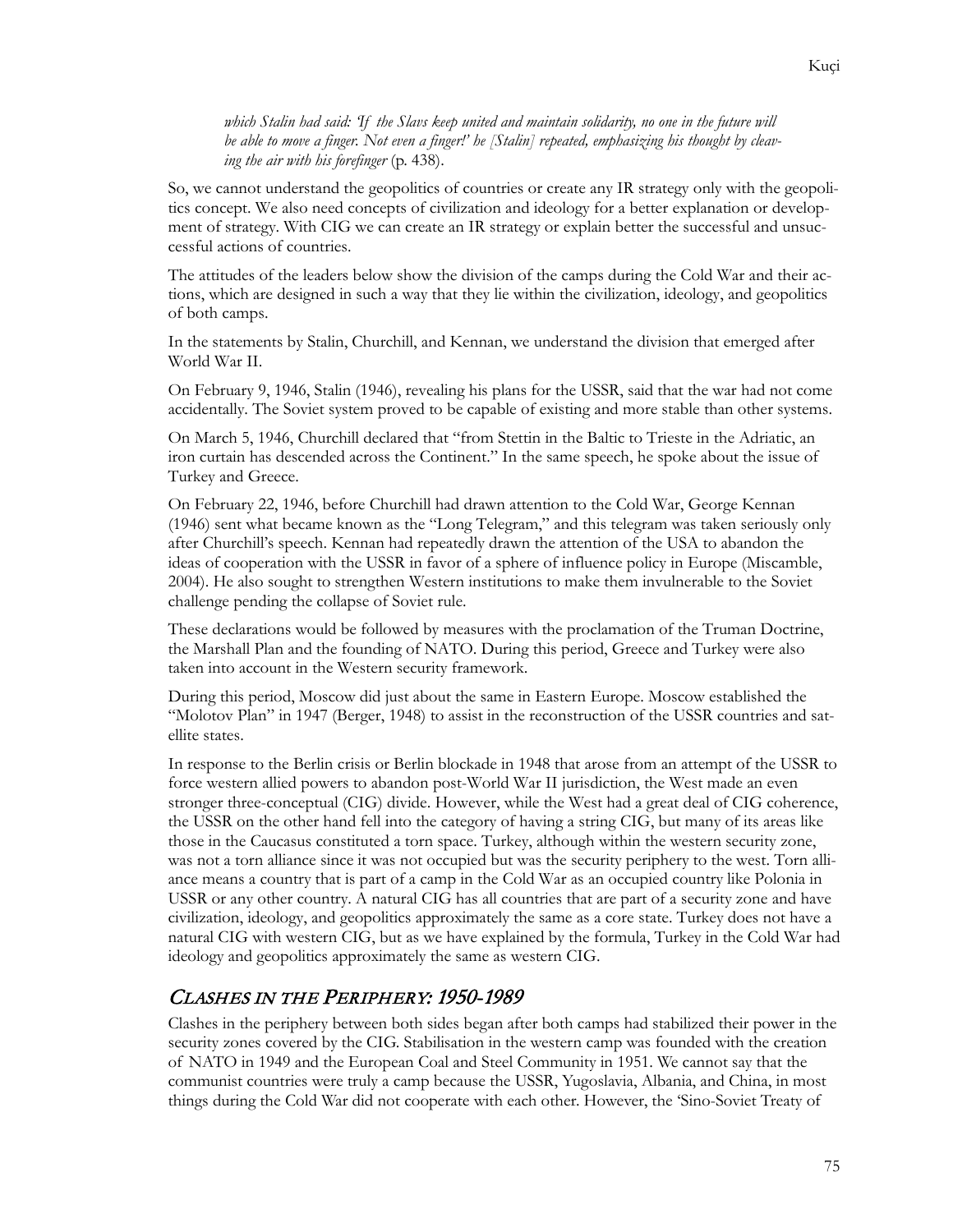Friendship, Cooperation and Mutual Assistance" between China and the USSR in February 1950 and then in April, the end of the Communist Revolution in China was a forced signal for the USA to go beyond the CIG boundaries. The Warsaw Pact in 1955 was another signal that a new phase of clashes between camps had begun and clashes were on the periphery, not in the CIG security zone, but in the Periphery. The year 1955 is the year that made the real categorical leap from CIG to CIGP. A number of events made it possible to do so, as shown in Table 2.

| Table 2: This table presents all the events that happened in 1955 that make this year an |
|------------------------------------------------------------------------------------------|
| important year for transcending from one period to another period into the Cold War,     |

| The year 1955 | Events                                                                  |  |
|---------------|-------------------------------------------------------------------------|--|
| 29 January    | Resolution for Formosa (Taiwan)                                         |  |
| 19 February   | <b>SEATO</b>                                                            |  |
| 24 February   | <b>Bagdad Pact</b>                                                      |  |
| March         | The Soviets begin aid to Syria                                          |  |
| 5 April       | Winston Churchill resigned from the British government.                 |  |
| 18-24 April   | African-Asian Conference / Non-Aligned Movement                         |  |
| 5 May         | The Allies end the military occupation of West Germany                  |  |
| 9 May         | West Germany joins NATO and begins rearmament                           |  |
| 14 May        | Warsaw Pact                                                             |  |
| 15 May        | Austria is declared a neutral country and the allies end the occupation |  |
|               | USSR arms sales to Egypt                                                |  |
| 18 July       | Geneva Summit                                                           |  |
| 1 November    | Vietnam War                                                             |  |
| 14 December   | US and UK offer to Egypt to build the Aswan Dam                         |  |

Since the events that took place after 1950 and 1955, we see that the clashes have gone to another level. Clashes are no longer just between the CIG camps, but also outside them. The West and the US in 1955 gave the Middle East and North Africa (MENA) the first concepts of cooperation within a civilization. Meanwhile, the Soviets and the Eastern countries were trying to make as many allies as possible within their periphery, either ideologically and geopolitically or only geopolitically.

The creation of the Baghdad Pact and Soviet aid to Syria and Egypt are two different forms of influence in the region: the first relating to cooperation issues and the second to exclusion (exclusion because the aid from USSR promoted nationalism and not cooperation as in an organization like the Baghdad Pact). The USA was not initially a member of the Baghdad Pact, but it was a direct result of the initiative taken by the United States Secretary of State, John Foster Dulles, after the latter's historic trip across eleven Middle Eastern capitals in May 1953 (Sanjian, 1997).

In the Arab and Islamic world, it was difficult to create unity, and the Baghdad Pact was not sufficient.

Unity within the Arab world in particular and the Islamic world as a whole extending to the Middle East and North Africa was impossible to be successful for two reasons: first, they were divided, weak, and without the necessary political culture to create high levels of unity like the West, and second, the influence of the communist camp of USSR and the democratic of the West was strong. The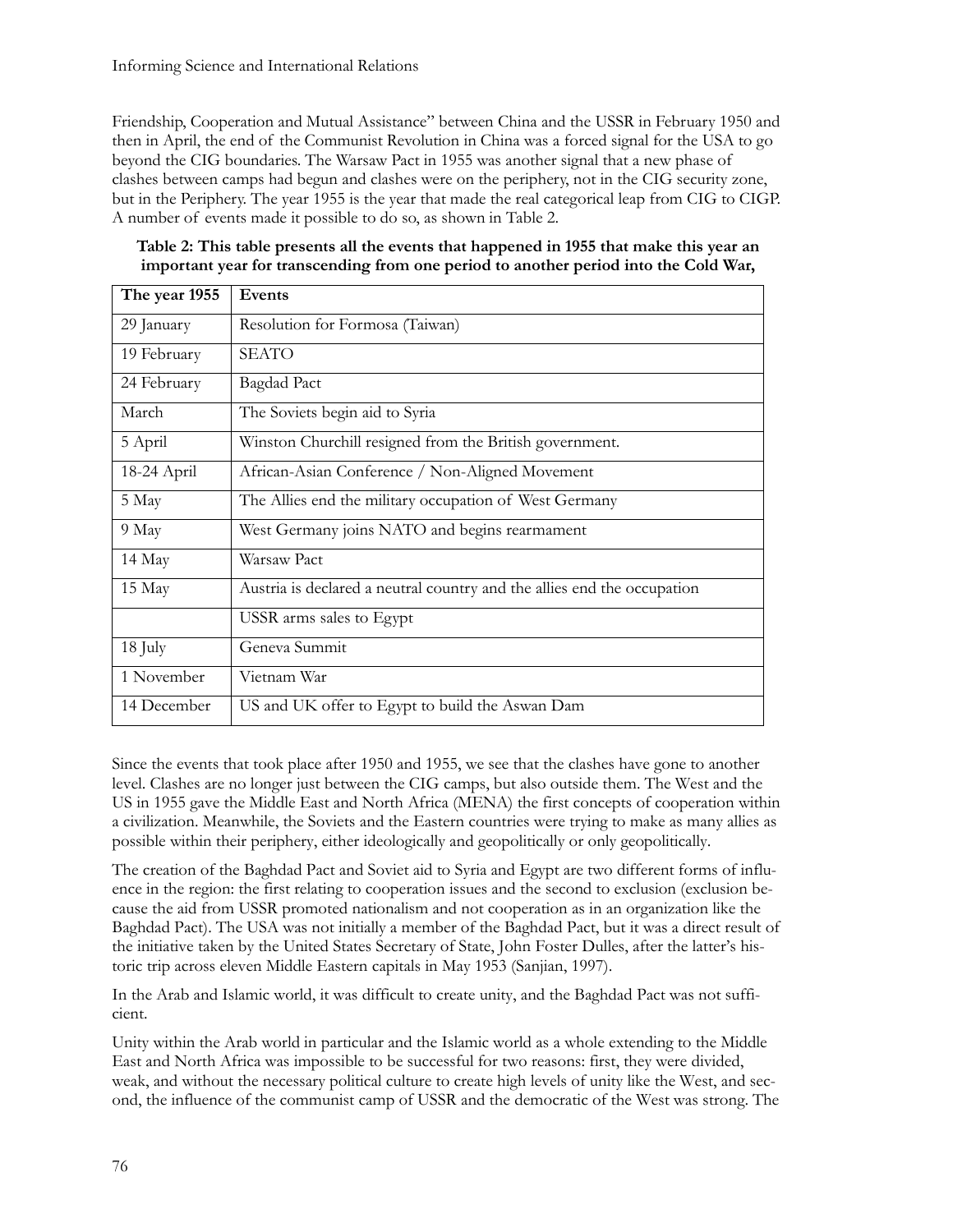second reason further damaged MENA, which resulted in the weakening of any development progress. The Baghdad Pact left out influential states of strategic importance like Egypt. The latter was therefore influenced by both camps and cooperated with both camps, which is also why it is a member of non-aligned initiative countries.

In the Arab-Israeli conflict, the USA decided, on 31 December 1954, against selling arms to Egypt (Rubin, 1982), but the USSR had sold arms to Egypt through Czechoslovakia from 1955 to 1970. This cooperation began before the Geneva Summit on July 18, 1955, but the agreement and the sale took place two months after the Geneva Summit (Holbik & Drachman, 1971).

The USA had tried to undermine cooperation between Egypt and the USSR by supporting the construction of the Aswan Dam in Egypt near the border with Sudan, where Great Britain also participated. "One way of winning friendship, suggested World Bank President Eugene Black, was by providing American aid for building the Aswan Dam" (Rubin, 1982).

The Anglo-American strategy was to press forward on the financing of the Aswan Dam and on effecting an Egyptian-Israeli peace, believing that the former could be used as bait to gain the latter. In July 16, 1956, however, the Senate amended the annual appropriations bill to bar the use of Mutual Security Act money for Aswan. On June 30, time had already run out on the earlier offering.

Before the USA withdrew from Aswan dam financing, in June 1956, the USSR offered Nasser \$1.12 billion at 2 percent interest for the construction of the dam.

The USA withdrawal from dam financing gave Nasser more pretext to take steps closer to the Soviets by declaring Arab nationalism as independence from the West and calling for war against the enemies, who for them were the West and Israel.

Egyptian President, Gamal Abdel Nasser (1956) in a speech announced the nationalization of the Suez Canal on July 26, 1956, after the USA withdrew funding for the Aswan Dam said:

*Citizens, this is a war we are now engaged in. It is a war against imperialism and the methods and tactics of imperialism, a war against Israel, the vanguard of imperialism.... Arab nationalism is advancing. Arab nationalism triumphs. Arab nationalism marches forward; he knows his way, he knows his strength. Arab nationalism knows who its enemies are and who its friends are.*

Emile Durkheim (1915) said that: "A nationality is a group of human beings, who for ethical or perhaps merely for historical reasons desire to live under the same laws, and to form a single state; and it is now a recognized principle among civilized peoples that when this common desire has been persistently affirmed it commands respect and is indeed the only solid basis of a state" (p. 40).

Ernest Gellner (1983) said: "Nationalism is primarily a political principle, which holds that the political and national unit should be congruent" (p. 1).

In Anthony D Smith (2010) definition nationalism is: "an ideological movement for attaining and maintaining autonomy, unity and identity for a population which some of its members deem to constitute an actual or potential 'nation'" (p. 9).

Nexhmedin Spahiu (2021) said: "the nation is a community of capable people of building a state. This means that the nation is the owner of the state".

According to the definitions of nationalism, it turns out that Nasser used nationalization for political purposes, but his call was wrong due to the fact that he approached the *Arab civilization.* Based on the above explanations on nationalism, then, the Arabs are not like the Sino civilization that lies within China, but the Arabs are scattered in several countries, and as such they have their own nationalism in the states where they live. The nation is the people and the people belong to a country, and in cases when the people do not belong to the nation within a state they are called a national minority. Therefore, Arabs can have unity in civilization but not in nationalism. So even Nasser's appeal to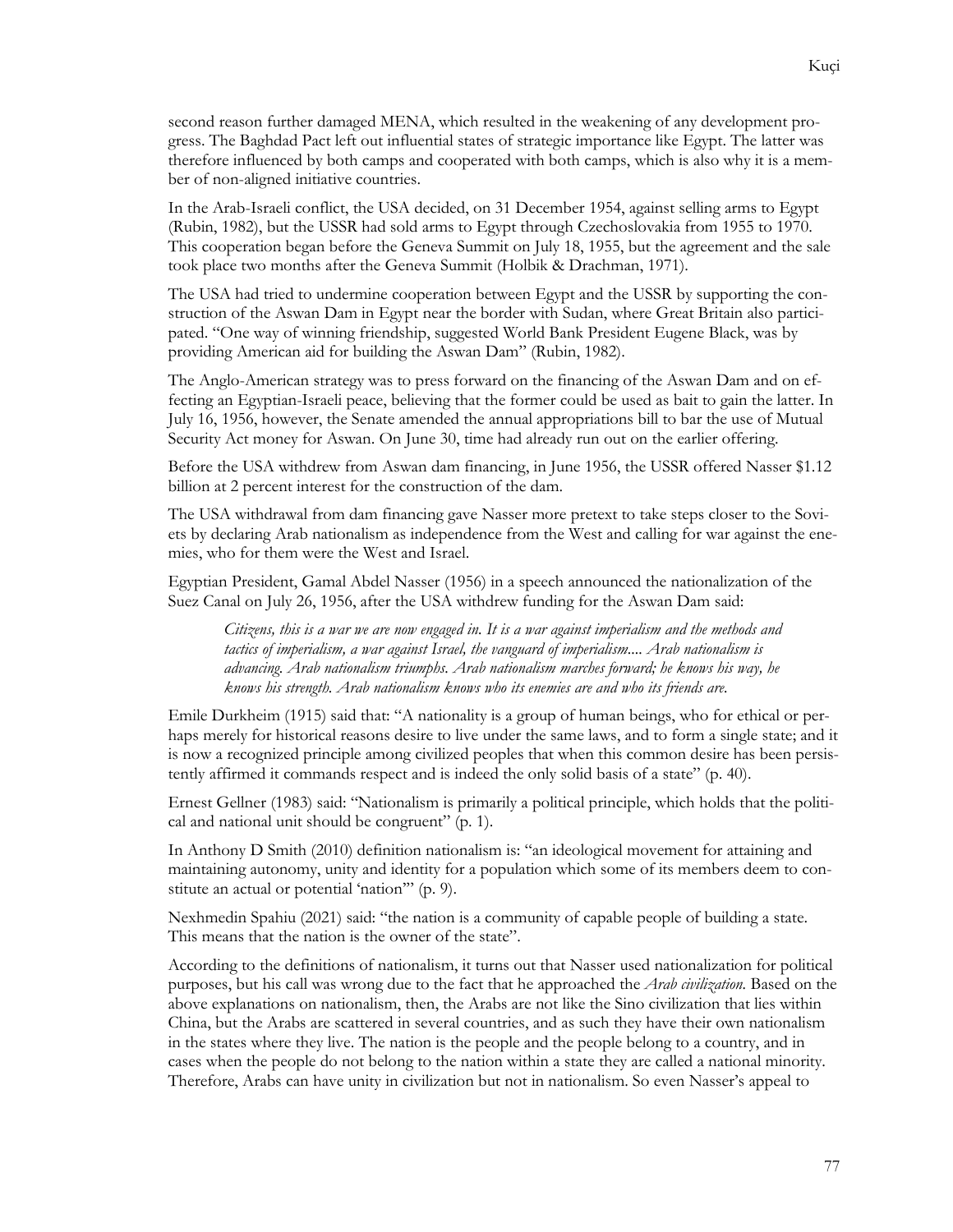Arab nationalism was scientifically poorly formulated, because in fact his appeal was beyond Egyptian nationalism to Arab civilization. The clashes that happened in the Middle East and North Africa from both camps involve only the extension of geopolitics, as neither side during the Cold War made any attempt to expand its ideology. Even attempts to keep the Iranian monarchy close to democratic ideology and liberals affiliated with the USA and the West failed by the 1979 revolution that brought to power a theocratic government based on Islamic religious leadership.

Other examples of where the ideological and geopolitical goals of another civilization do not fit, and failures are common are the cases of the USA in Vietnam and the USSR in Afghanistan.

We will treat only the Vietnam case in the context of the explanation according to the formula and when the formula is not followed, how geopolitical strategy fails. Indochina (Vietnam, Laos, Cambodia) emerging from the colonialism of some European countries inherited feudalism where 90-98% of the land was owned by some European owners or companies (Frankema, 2010). The partition of Vietnam, which occurred after the Geneva Summit came after a time when China was a communist country and had a deal with the USSR. On the South Vietnam side, the USA had sponsored a Catholic leader, Ngo Ding Diem, in the country where over 80 percent of the population were Buddhist and who was much less popular than the leader of North Vietnam, Ho Chi Minh (Jones, 2001, p. 367). Moreover, the hatred of Diem's power was increased by the attempt to isolate the peasants from having any contact with the north (Catton, 1999) and the suppression of the 1963 Buddhist protests against the rule of a Catholic President (Roberts, 1965). North Vietnam was also aided by China (Central Intelligence Agency, 2001), with which it had three-conceptual closeness, and also by the USSR (Holbik & Drachman, 1971; Prybyla, 1966).

However, given the battles that took place there and the lack of popular support for power in South Vietnam and its sponsor, we know what happened; a USA geopolitics that aimed to extend beyond the G (pushing ideology in a place where it should not) failed. The same thing happened to the USSR in Afghanistan, because the classic military occupation of a country like the USA in South Vietnam and the USSR in Afghanistan, imposing on the government of the occupied country beyond their civilization, ideology, and geopolitics, is almost never successful. So, if the United States in southern Vietnam and the USSR in Afghanistan pursued geopolitics without imposing their civilization and ideology, then success would be far more probable.

### **DÉTENTE**

The failure in Vietnam and the coming to power of Richard Nixon in the USA made Henry Kissinger, Secretary of State for Foreign Affairs, change policy from that of containment to that of openness to the USSR and China. By 1969, Mao Zedong in the People's Republic of China had declared the Cultural Revolution accomplished (Kaufman, 1998). This further forced the Nixon administration to openness but remain "committed to the treaties signed, to provide a shield if a nuclear power threatened the freedom of a nation, and to provide support where aggression occurs" (Green, 1971).

Kissinger pursued the Washington-Moscow-Beijing triangular policy (Jones, 2001, p. 405). Nixon and Kissinger were both striving to create a world based on the balance of forces. Nixon stated on January 3, (1972).

*We must remember the only time in the history of the world that we have had any extended period of peace is when there has been balance of power. It is when one nation becomes infinitely more powerful in relation to its potential competitor that the danger of war arises. So I believe in a world in which the United States is powerful. I think it will be a safer world and a better world if we have a strong, healthy United States, Europe, Soviet Union, China, Japan, each balancing the other, not playing one against the other, an even balance* (Buchan, 1972).

This approach of the Nixon administration was a return to our formula after the failure of the alignment contrary to the formula in Vietnam.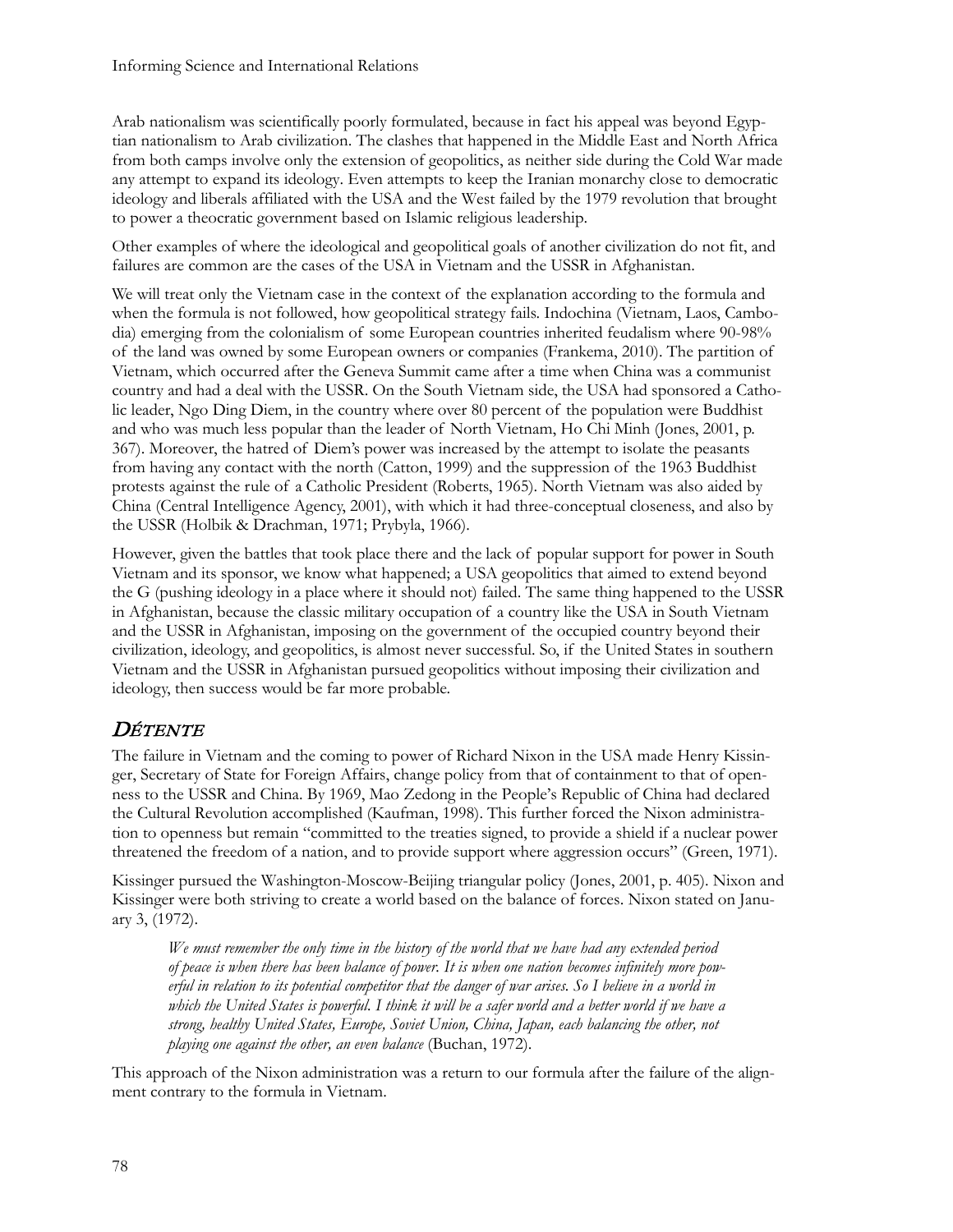Reagan's rise to power in the United States was intended to defeat Soviet Russia ideologically and geopolitically by advancing western civilization in some Central and Eastern European nations. The Reagan Doctrine, an advancement between the Truman Doctrine and the Nixon Doctrine was a battle between idealism and realpolitik.

On April 26, 1984, Reagan would become the third American president to visit China (History.com Editors, 2020). This enabled Reagan, in his strategy to defeat the USSR, to keep China out of this battle. Reagan brought so much trouble to the USSR that it is believed that the USA influenced Gorbachev to come to power in the USSR. Kengor (2006) says both Andropov and Cherenko wanted Gorbachev in power because they saw him as the only adequate leader who could stand up to Reagan (p. 219).

Kissinger (1994) said: "The two strategic decisions which contributed most to ending the Cold War were NATO's deployment of America intermediate-range missiles in Europe and the American commitment to the Strategic Defense Initiative (SDI)" (p. 775).

Strengthening the CIG of the USA and the West and keeping China out of communist cooperation with the USSR against the USA and the West, enabled the creation of conditions for the collapse of the USSR, realized by Reagan.

#### **CLASHES AFTER THE COLD WAR**

The Middle East and North Africa would be the first area to measure the world's cooperation capabilities beyond the terms of the Cold War. This was caused by the Gulf War, or the invasion of Kuwait by Iraq in 1991, which put the world to the test. Although it appeared at the beginning that the test of world unity against aggression might pass the test, after the Gulf War and the international intervention, things have not progressed towards peace. Huntington (1996) calls this war the second civilization war since the Soviet-Afghan war in 1979 (p. 256).

The failure to overthrow Saddam's government in 1991, as well as the changing attitudes of Arab and Muslim countries, caused the area to boil over from internal and external clashes, especially in the peace process with Israel.

Manifestations of zeal and widespread support for Saddam Hussein within the Palestinian community have been among the principal causes of the disruption of the peace movement in Israel. Iraqi missile attacks have also contributed to undermining the progress made in recent years in altering Israel's perception of the Palestinians (Peretz, 1991).

Therefore, this whole area, not having a CIG unity of its own, but opposing the CIG of foreigners, has never been able to capitalize on its interests, nor to make possible any cooperation with countries that had interests in this area, as in the examples of Japan, Singapore, etc.

In the Western Balkans, the swing states like Yugoslavia had begun a bloody destruction. It was the revival of pan-Slavic projects by the Serbian political elite led by Slobodan Milosevic that aimed to invade Yugoslavia and revive projects from the Balkan wars (1913-1914). Such an idea was also brought to the fore in 1992 during Milosevic's visit to Greece, which began on June 26 (Serbia Calls for Confederation with Greece, 1992). He had even gone further when he publicly proposed a confederation between Greece, Macedonia (North Macedonia), and Serbia (Serbia Calls for Confederation with Greece, 1992).

The USA Christmas Warning ("Crisis in the Balkans," 1999) against Serbia in the case of Kosovo warned that shortly there would be involvement and extension of USA interests in the Western Balkans. Huntington (1996) is unclear when it comes to Serb-Albanian confrontations (p. 130, 138, 261, 315). The war and conflict of Albanians and Serbs for over 100 years has been a battle for the territory. Serbia has colonized Albanian territory like Kosovo, Sandzak, Presevo Valley, etc., and carried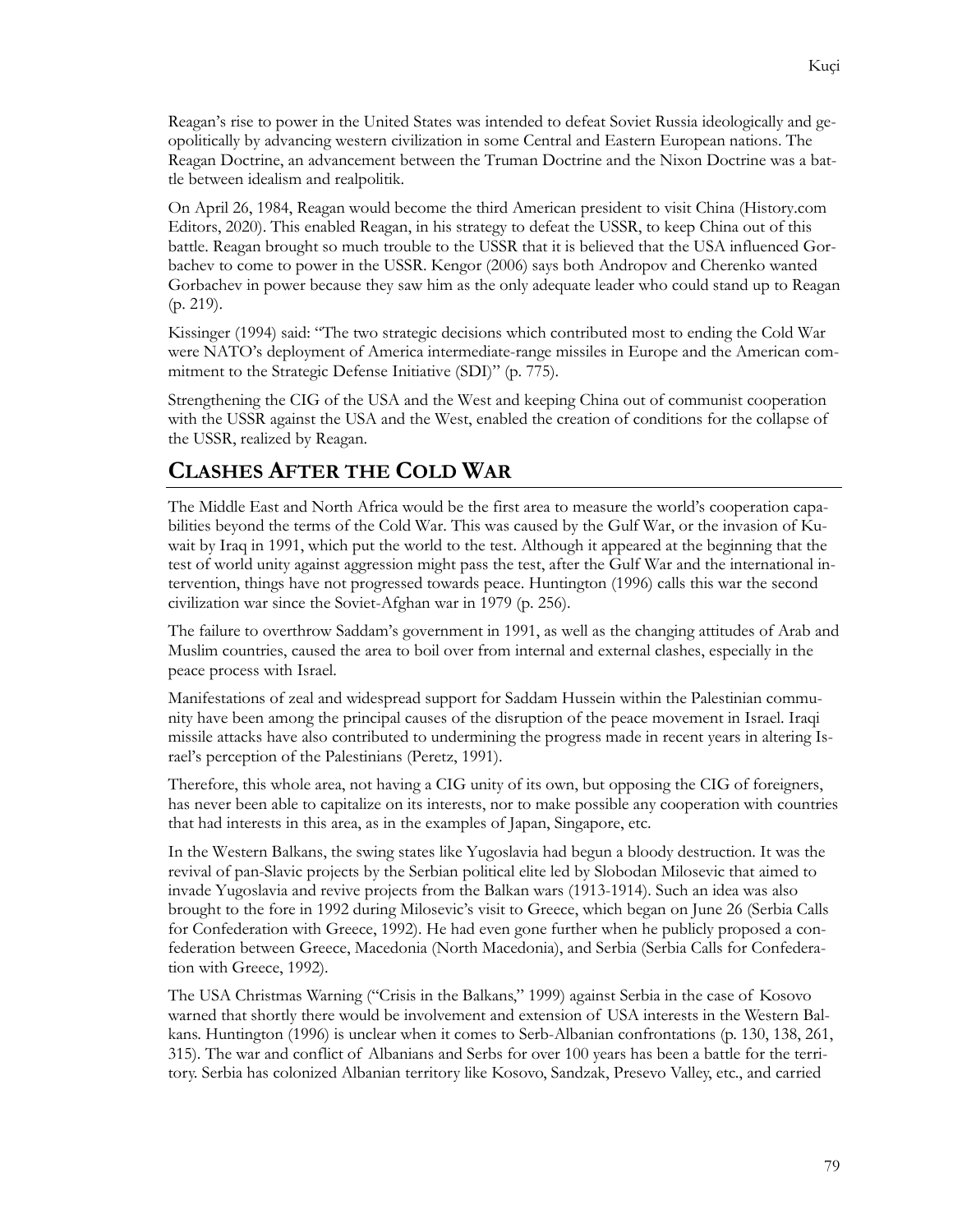out ethnic cleansing of Albanians, not because of religion, but ethnicity and interest in land acquisition. The same problem occurred during the 1998-99 war in Kosovo.

However, what can be deduced from the theory is that the USA and the West in the Western Balkans could not only extend their peripheral geopolitics but also their complete CIG.

## **THE REVIVAL OF RUSSIA AND THE WOUNDS OF TURKEY IN THE AFTERMATH OF THE INVASION OF IRAQ.**

Following the terrorist attack on the Twin Towers in New York, the United States made a visible commitment against terrorism in the world, thereby attacking and invading Afghanistan. It would not take long and in 2004, it would do the same with Iraq. However, unlike the fact that in the first intervention there was widespread military and moral support in the world, in the second time the USA was almost the only one except Britain and Australia in support of it.

Robert Kagan, regarding the intervention in Iraq, said, "Americans, by contrast, think they are still living in history, and need to use traditional power-political means to deal with threats from Iraq, al-Qaida, North Korea, and other malignant forces" (as cited in Fukuyama, 2004, p. 117).

Kissinger (2002) considered that: "The issue is geopolitical in essence. Iraq's policy is very hostile to the United States. Iraq possesses chemical and biological weapons that it has used in the war against Iran and its people. It is working to create nuclear weapons. If these capacities remain intact, they can be used at certain times for terrorist acts or to fuel regional and international unrest" (p. 451).

Gause (2009) said, "The issue of weapons of mass destruction was not the only factor in the American decision to go to war. The belief that an Iraqi political system built on American demands would be a modelling and pro-Western democracy in the region, thus pushing for reforms in neighbouring countries that would then reduce the possibility of terrorist groups developing in those countries. ... Strategic benefits from the rise of American power in the world centre of oil production and in a region directly related to Arab-Israeli issues" (p. 273).

As the United States pursued its geopolitical goals, other interests and threats emerged. North Korea was testing nuclear weapons, China was experiencing an economic boom, and Russian President Putin on April 25, 2005, stated that "we should acknowledge that the collapse of the Soviet Union was a major geopolitical disaster of the century. As for the Russian nation, it became a genuine drama. Tens of millions of our co-citizens and compatriots found themselves outside Russian territory. Moreover, the epidemic of disintegration infected Russia itself" (Putin, 2005).

Turkey has also demonstrated a new geopolitical mindset since Erdogan took office.

Western Europeans consistently rejected Turkey in any integration, and Turkey was hurt by USA intervention in Iraq. In response, Madeleine Albright (2006) stated:

*Turkey has come a long way; it would be a mistake now for us to push it in the other direction. The United States has its own obligations. The decision of the Bush administration to invade Iraq shocked the Turks. […] Looking ahead ten years, it seems likely that the dominant power in the Persian Gulf will be Iran, allied with the Shiite majority in Iraq. It would be hard to overstate the importance of Turkey at that point, as a member of NATO, a leader within the organization of Muslim states, a friend to Israel, and a potentially unifying force throughout Europe and the Near East* (pp. 248-249).

Albright had also realised that the world could no longer be understood in pure terms, whether ideological, civilizational, or geopolitical. Albright (2006) added that:

*We had better accept that the world is filled with political Muslims, political Christians, political Jews, and political people of every other faith. It is no crime to have a political agenda. It is a crime, however, to act on a violent and lawless one. That distinction must be clear. In fact, if Al Qaeda is to be defeated, it will be by*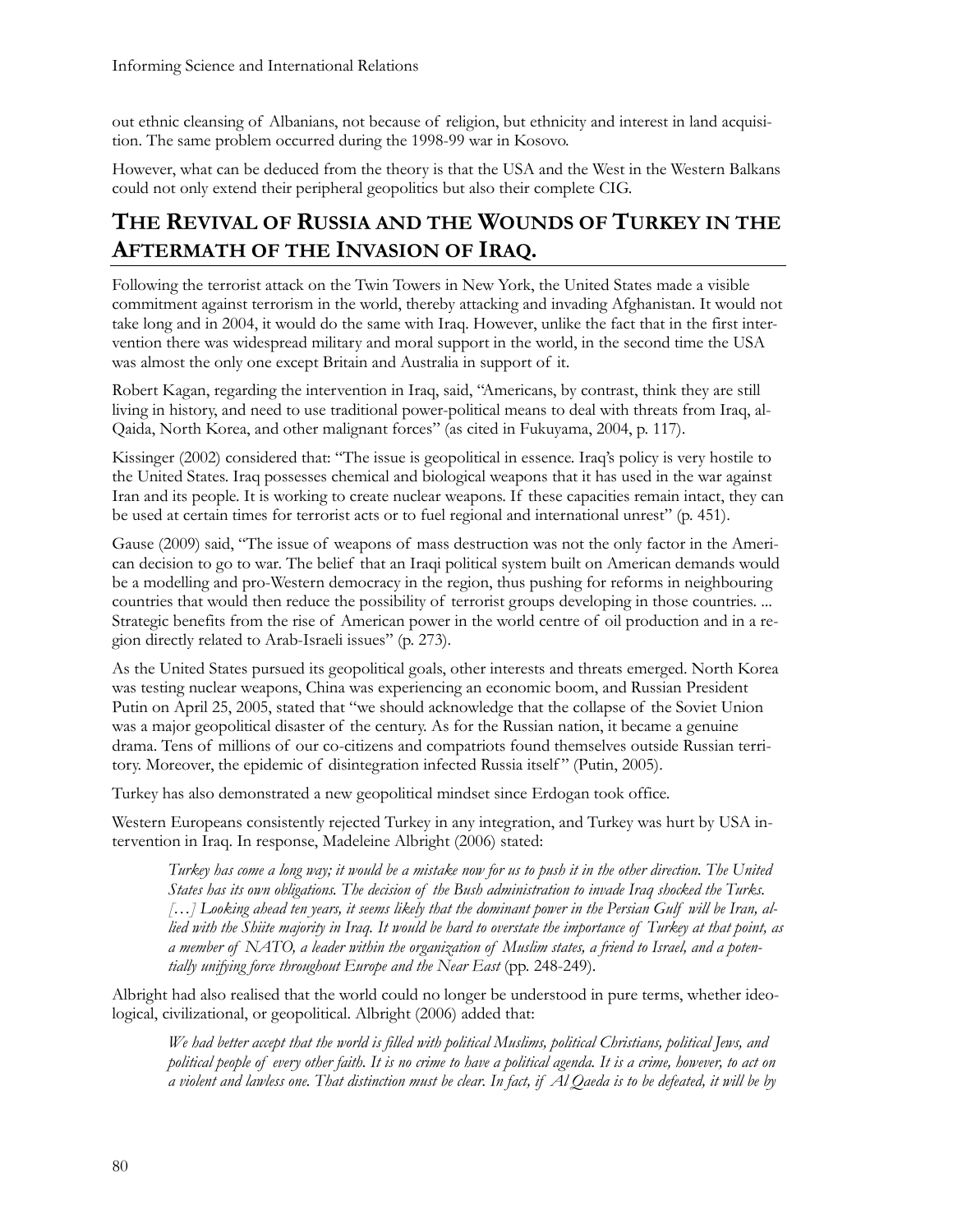*a brand of political Islam that fights for economic opportunity, personal freedom, and peaceful relations within and among the peoples of the world* (pp. 299-300).

The fact that the USA was being active in its expansion also created the reawakening of Russia, which was acting in response to Kosovo's independence, with the secession of South Ossetia and Abkhazia from Georgia and later Crimea from Ukraine, although in other circumstances Russia intervened in Syria in 2015 when the USA had also intervened to overthrow Assad.

#### **The powerful countries plus Turkey**

BREXIT has made the EU not as eager or persistent as it used to be as a separate power from the United States. However, Kissinger said for BREXIT: "that Brexit will be used in a creative way not to see how to minimize the damage but how to create a new role for Europe and America in the Atlantic partnership" (Clinch & Kharpal, 2017).

So with BREXIT, we can talk again about a Western unity in the CIG. By staying within the CIG, this is enabling unity again as in the Cold War, especially as the Biden administration is working to contain China, keeping Russia under control (now that this paper is being published a clash is happening between the West and Russia over Ukraine), and potentially with a new collaboration with Turkey.

China is already developing a powerful strategy in civilisation, ideology, and geopolitics. With geopolitics it is being done through the Belt and Road Initiative (BRI) project. The BRI project was originally called the One Belt One Road-OBOR and is considered the Silk Road reference by the Han Dynasty (206 BCE - 220 CE) of China. Launched in 2013 by President Xi Jinping, the vast collection of development and investment initiatives would stretch from East Asia to Europe, significantly expanding China's economic and political influence (Chatzky, 2020). Of the 144 countries in the world member in this project, 42 countries are in Sub-Saharan Africa, 34 BRI countries are in Europe and Central Asia (including 18 countries of the European Union that are part of the BRI), 25 BRI countries are in East Asia and the Pacific, 17 BRI countries are in the Middle East and North Africa, 20 BRI countries are in Latin America and the Caribbean, and 6 countries are in South East Asia (Wang, 2021).

China is extending its civilization based on "Heritage Diplomacy" which is mainly used by China for Asian countries (Winter, 2016). Heritage diplomacy can be wielded in a top-down one-directional fashion that ignores or restricts mutual engagement (Clarke, 2018). In China today, the idea of the Silk Road is deeply linked to the spread of Buddhism (Winter, 2020).

From an ideological perspective, referring to a speech by Xi Jin Ping in October 2017, Hall Brands (2018) cited Xi that "China now represented a successful alternative to the combination of liberal democracy and free markets espoused by the reigning superpower, the United States. Because China had achieved great prosperity and power through its model of authoritarian capitalism, it offered a new option for other countries and nations who want to speed up their development while preserving their independence." Brands said that "Xi's address, then, was not simply a declaration of geopolitical ambition. It was a reminder that modern great-power competition revolves around clashes of ideologies and systems of government no less than around clashes of national interests."

Russia, for its part, pursues a pan-Slavic geopolitics and a model of the Soviet Union. Ideologically it has created what is called "sovereign democracy" and by this term defines the political life of a society where political powers, authorities, and their decisions are decided and controlled by a diverse Russian nation to achieve material prosperity, freedom, and justice by all citizens, social groups, and nationalities, by the people who formed it (Krastev, 2006).

Russia's ideology is aimed mostly at *near abroad* (near abroad are the post-Soviet states, also known as the former Soviet Union, the former Soviet Republics, and in Russia as the near abroad, are the 15 sovereign states that were union republics of the Soviet Union) to keep the West away. Also, accord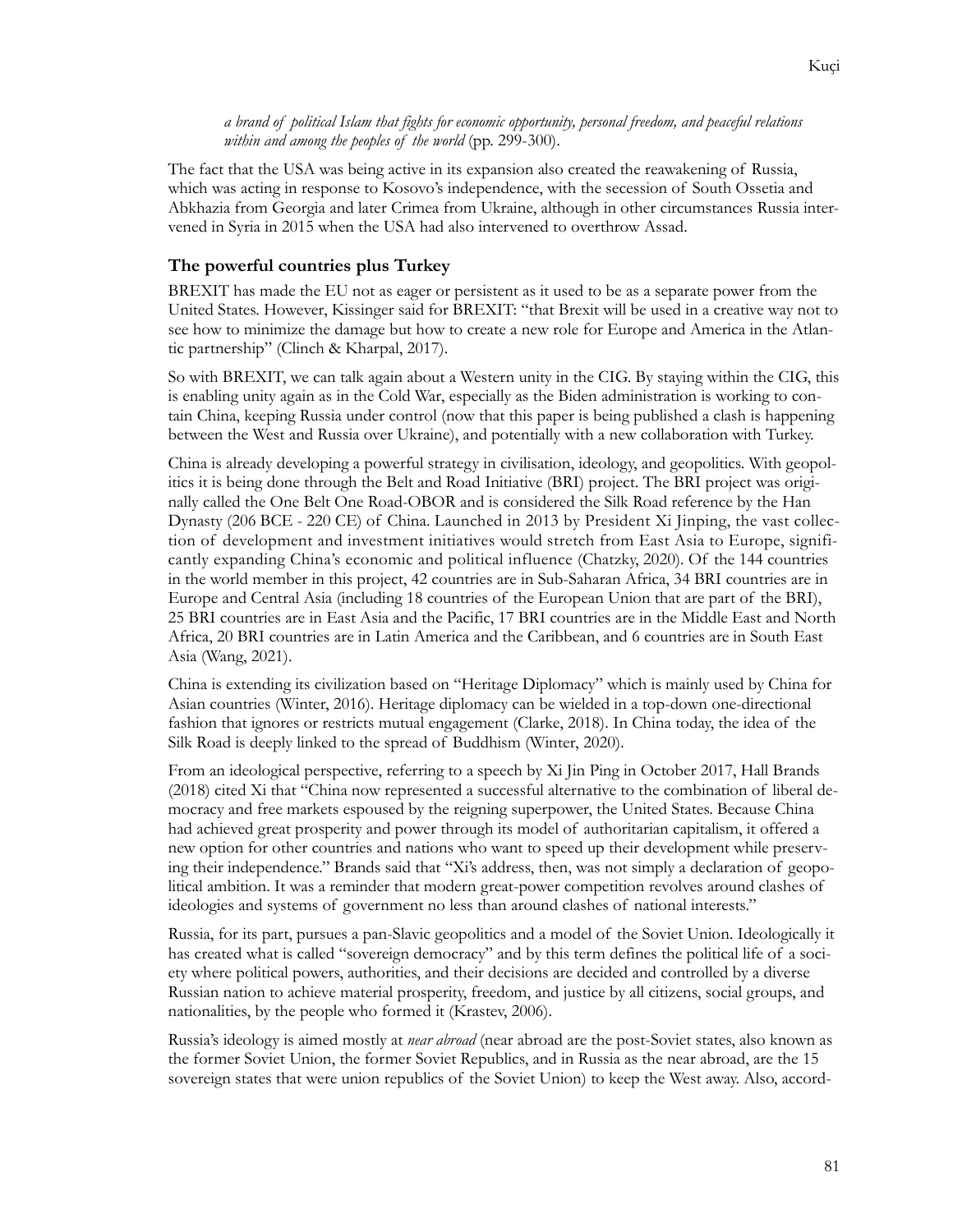ing to the statements of the Russian Orthodox Church, Sergei Lavrov, and Vladimir Putin, they appeal against and call for resistance to internationalist liberalization (western countries) and protection of Orthodox civilization (Hoffmann, 2019).

As for Turkey, it is the epicenter of the transit of all civilisations. It also presents a high potential for economic growth.

The end of the Soviet Union allows Turkey to become the leader of a revived Turkic civilization involving seven countries from the borders of Greece to those of China (Azerbaijan, Kazakhstan, Kyrgyzstan, Turkmenistan, and Uzbekistan). Encouraged by the West, Turkey is making strenuous efforts to carve out this new identity for itself (Huntington, 1996, p. 42).

It is in the interest of both the USA and the West for Turkey to become a powerful country that will extend its influence in the Islamic and Turkmen peoples (The Turkmen people are a collection of ethnic groups of Central, East, North and West Asia as well as parts of Europe and North Africa, who speak Turkic languages.), and this is done in the form stated above. It is also a competitor at the doors of Russia and has the description as given by Albright (2006) cited above in the paper.

Turkey's CIG, though not as powerful as the USA, China, or Russia, is in the USA interest, as Turkey is not only a member of NATO, but is close to Israel and for the USA, it would be better that Turkey be the world leader of Islam rather than Iran. Turkey's favour is enhanced by the USA's close relationships to several Persian Gulf countries, which in turn enables the USA to establish good relations with the Islamic world of the Middle East and North Africa indirectly through Turkey and directly where is allied with several countries of the Persian Gulf and thus isolate opponents like Iran.

## **CONCLUSIONS**

Civilization, ideology, and geopolitics are three concepts that, through the transdisciplinary method, create opportunities for integrated research between different concepts and disciplines for international relations to create more accurate knowledge, strategies, and analysis.

Civilization as value, ideology as political system, and geopolitics as security (political, economic, etc.) create an integrated and more detailed map, which increases accuracy (in international analysis and the creation of strategies by different entities) and practicality based on the transdisciplinary philosophy of Informing Science.

CIG as a theory of integration of concepts and CIG as a formula of theoretical and practical explanation offer the integration of the knowledge of those around us. The success and failure of a strategy and the accuracy or inaccuracy of analysis hang on the dependent variables, as their values are studied on the assumption or demand on which they depend.

Each of the CIG concepts being dependent variables are the effect of circumstances that produce results (results are produced by people, states, different attitudes on certain issues, etc.), so the study and creation of strategies should not avoid the elements that provide accuracy or success. This is made possible by the transdisciplinary method.

The CIG transdisciplinarity has yielded results since the 1980s because after this period the cabinet governments collapsed and gradually moved to another stage of IR. This kind of approach has created a group of countries which have had more and more common interests, not to create a *balance of powers*, but the *supremacy of powers*. As long as the balances are enabled by realpolitik, supremacy requires the use of all internal and external opportunities. This kind of use of all means for supremacy then selects the faster elements that can create more stable coalitions to create security. The quickest possibility is unity through civilization, the most enduring is when ideology joins civilization, and both of these create geopolitics of security. When the CIG creates stability within all three concepts, then the tendency for international domination begins in the name of values as a system, security, or both.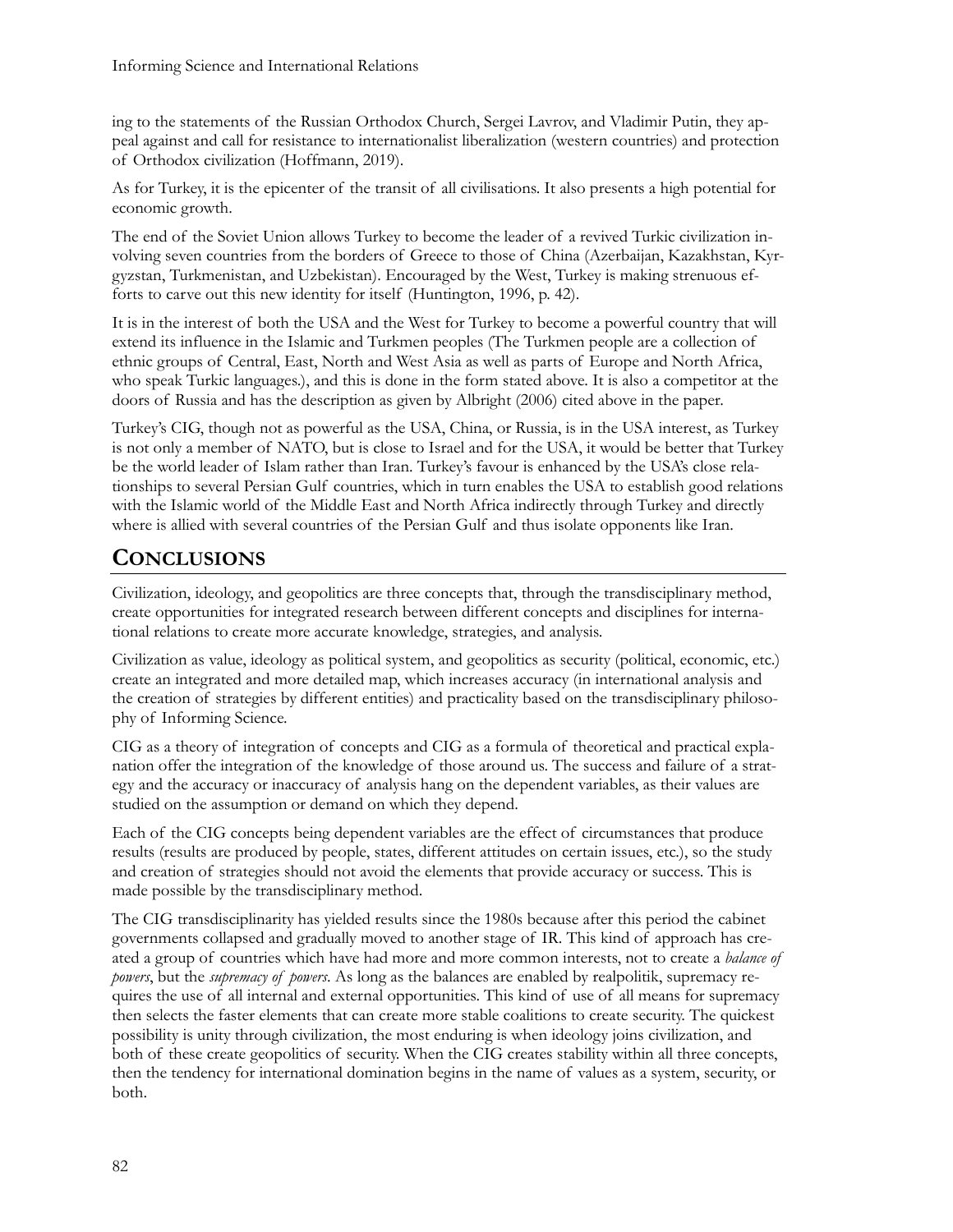From the end of the Second World War until the end of the Cold War, the camps that clashed with each other represented a CIG and a CIG + Periphery built based on the model given in the paper.

The nonalignment camp in the Cold War mainly represented states that had differences with both sides of the CIG as a whole or with any of the CIG concepts. As such, being powerless to establish a CIG of their own and being states without interest or with mutual interest to keep any of the sides of the clash camps, then, as a model, they have chosen nonalignment. India has not been part of any of the camps for the fact that it had nothing in common with the CIG with any of the camps. The construction of Yugoslavia was uncommon for the fact that the influence of both camps was 50% - 50% derived from a Churchill-Stalin agreement and was a torn state. Egypt had nothing to do with the clash camps, it was a nonaligned country, and their leaders were trying to achieve benefits of both camps.

From the end of the Cold War to the present day, the transition from bipolarity (Cold War) to unipolarity (after the Cold War until perhaps 2010) and now to multipolarity (2010- ...), CIG is found not only in the West with the United States of America as a core state or civil-centrism country and the Slav-Orthodox world, led by Russia, but also in other regions such as the far east with China, the Islamic world with tendencies for an Islamic core state from Turkey and Iran, but without intentions to become 'superpowers' in the traditional sense and representative states of a CIG zone, there are also countries like Japan, Indonesia, India, etc. Not all Islamic countries have the same civilization even when they have the same religion; Turkey and Indonesia are not the same because even though they are both Islamic, basically the civilizational values from history are different. Turkey is closer to MENA because of the past from the Ottoman Empire and the close geographical extent, and Indonesia is in another regional sphere if we think with *regionalism theory*.

The CIG after the Cold War has increasingly extended, especially from the West, to countries that have a different civilization, and they have made this union "united in diversity" (slogan of the EU) because the interest of this union has been much greater than the orthodox Bulgaria's cooperation with Russia under communism. However, such regions that lie on the borders of strong CIG show tendencies of alienation towards a strong CIG. This happens for two reasons: first that a CIG uses its authority towards enlargement, and second, that countries bordering on the CIG that are powerful and have a mix of cultures (not civilizations) and aim for the best for themselves. No country wants to be part of a Russian CIG under a system like communism, which has brought dictatorship and hunger to the people.

CIG from 1980 to the present days offers an analytical perspective on the possibilities of future clashes, also, the stagnation of democracy according to the democracy index, the rise of autocracies and the clashes between the West, Turkey, China, Iran, North Korea and others. The CIG based on the measurement of power relations can provide analysis for the future of international relations.

This paper offers a perspective for further analysis and invites readers to answer the questions "Does the formula work in explaining the strategies of countries like India, Japan, Indonesia, South Africa, etc.?"

#### **REFERENCES**

Albright, M. (2006). *The mighty and the almighty.* Harper Perennial.

- Atkinson, G. W. (1947). The Sino-Soviet Treaty of Friendship and Alliance*. International Affairs, 23*(3), 357–366. <https://doi.org/10.2307/3017226>
- Berger, M. (1948). How the Molotov Plan works. *The Antioch Review, 8*(1), 17-25. <https://doi.org/10.2307/4609251>

Bleiker, R. (2001). Forget IR theory*.* In S. Chan, P. Mandaville, & R. Bleiker (Eds.), *The Zen of international relations* (pp. 37–66). Palgrave Macmillan[. https://doi.org/10.1057/9780230286429\\_3](https://doi.org/10.1057/9780230286429_3)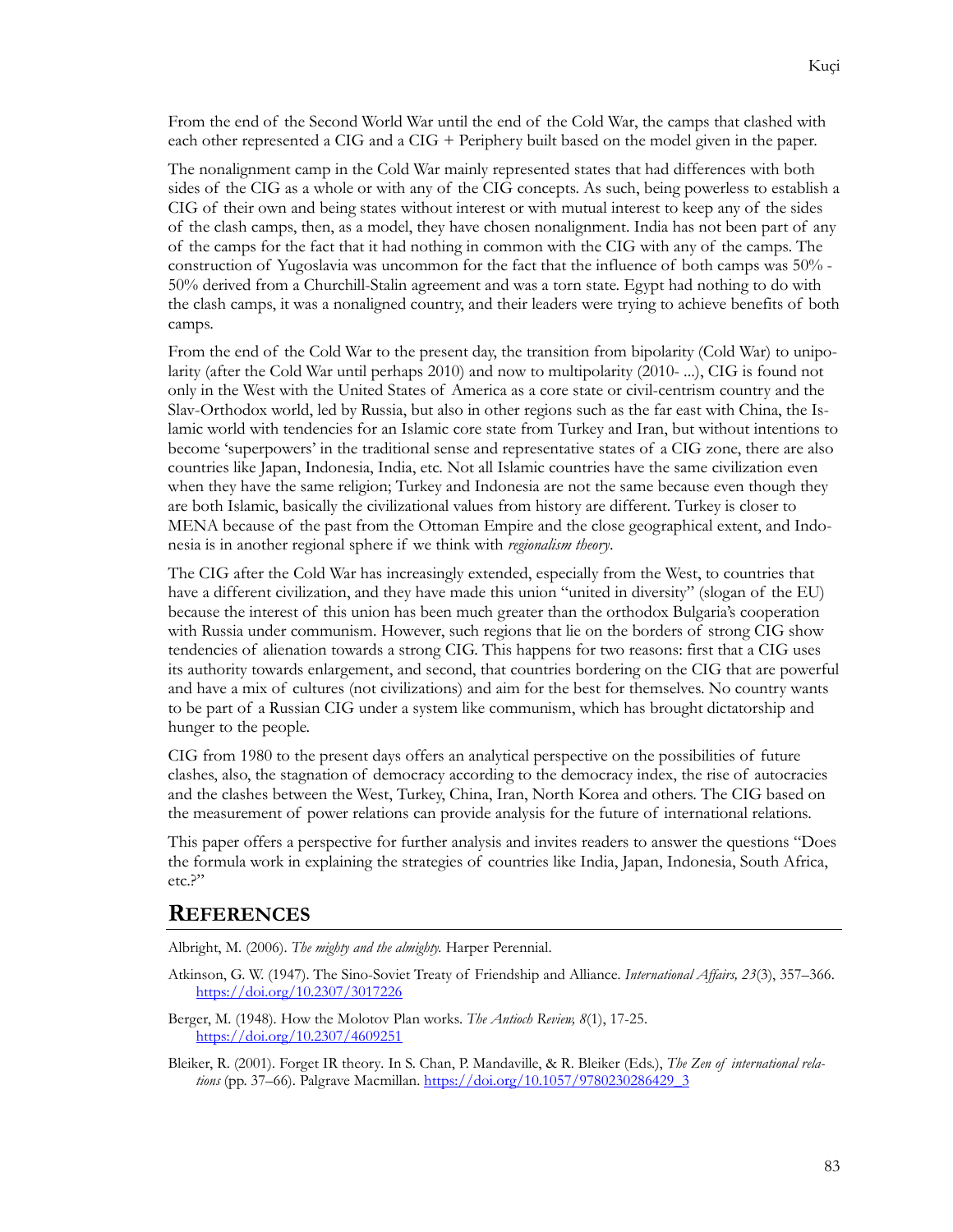Brands, H. (2018). Democracy vs authoritarianism: How ideology shapes great-power conflict. *Survival. Global Politics and Strategy, 60*(5), 61–114.<https://doi.org/10.1080/00396338.2018.1518371>

Brzezinski, Z. (1993). *Out of control.* Simon & Schuster.

Buchan, A. (1972). A world restored? *Foreign Affairs, 50*(4), 644.<https://doi.org/10.2307/20037938>

- Cassels, A. (2002). *Ideology and international relations in the modern world*. Routledge.
- Catton, P. E. (1999). Counter-insurgency and nation building: The strategic Hamlet programme in South Vietnam, 1961-1963. *The International History Review, 21*(4), 918–940.<http://www.jstor.org/stable/40109167>
- Central Intelligence Agency. (2001, September). *Status of Soviet and Chinese military aid to North Vietnam.* [https://cia.gov/readingroom/docs/DOC\\_0000652931.pdf](https://cia.gov/readingroom/docs/DOC_0000652931.pdf)
- Chatzky, A. (2020, January 28). *China's Massive Belt and Road Initiative*. Council on Foreign Relations. [https://www.cfr.org/backgrounder/chinas-massive-belt-](https://www.cfr.org/backgrounder/chinas-massive-belt-and-road-initiative)and-road-initiative
- Churchill, W. L. S. (1946, March 5). *The sinews of peace ('Iron curtain speech').* International Churchill Society. [https://winstonchurchill.org/resources/speeches/1946-1963-](https://winstonchurchill.org/resources/speeches/1946-1963-elder-statesman/the-sinews-of-peace/)elder-statesman/the-sinews-of-peace/
- Clarke, A. (2018, October 8). *Heritage diplomacy.* Australian Policy and History Network. <https://aph.org.au/2018/10/heritage-diplomacy/>
- Clinch, M., & Kharpal, A. (2017, January 20). *Kissinger says a "creative" Brexit could link Europe back with America and redefine the West.* CNBC[. https://www.cnbc.com/2017/01/20/kissinger-says-](https://www.cnbc.com/2017/01/20/kissinger-says-a-creative-brexit-could-link-europe-back-with-america-and-redefine-the-west.html)a-creative-brexit-could[link-europe-back-with-america-](https://www.cnbc.com/2017/01/20/kissinger-says-a-creative-brexit-could-link-europe-back-with-america-and-redefine-the-west.html)and-redefine-the-west.html
- Cohen, E. B. (2009). A philosophy of informing science*. Informing Science: The International Journal of an Emerging Transdiscipline*, *12*, 1-15.<https://doi.org/10.28945/425>
- Cohen, S. B. (2015). *Geopolitics: The geography of international relations* (3rd ed.). Rowman & Littlefield Publishers.
- Crisis in the Balkans; Statements of United States' policy on Kosovo. (1999, April 18, Section 1, p. 12). *The New York Times*. [https://www.nytimes.com/1999/04/18/world/crisis-](https://www.nytimes.com/1999/04/18/world/crisis-in-the-balkans-statements-of-united-states-policy-on-kosovo.html)in-the-balkans-statements-of-united[states-policy-](https://www.nytimes.com/1999/04/18/world/crisis-in-the-balkans-statements-of-united-states-policy-on-kosovo.html)on-kosovo.html
- Davutoglu, A. (2010). *Strategic depth: Turkey's international position* (M. Hoxha, Trans.). Logos-A: North Macedonia. (Original work published in 2001.)
- Davutoğlu, A. (2014). The formative parameters of civilizations*.* In F. R. Dallmayr, A. M. Kayapinar, I. Yaylaci, M. A. Kayapınar, & İ. Yaylacı (Eds.), *Civilizations and world order* (pp. 73–97). Lexington Books.
- Durant, W. (1935). The conditions of civilization*.* In W. Durant, *The story of civilization, Vol 1: Our oriental heritage* (p. 22). Simon & Schuster.
- Durkheim, E. (1915). *"Germany above all": German mentality and war*. A. Colin.
- Frankema, E. (2010). The colonial roots of land inequality: Geography, factor endowments, or institutions? *The Economic History Review, 63*(2), 418–451[. http://www.jstor.org/stable/27771619](http://www.jstor.org/stable/27771619)
- Fukuyama, F. (2004). *State-building governance and world order in the 21st century.* Cornell University Press.
- Fukuyama, F. (2011). *The origins of political order: From prehuman times to the French revolution.* Farrar Straus Giroux.
- Furet, F. (1995). *The passing of an illusion.* The University of Chicago Press.
- Gasset, J. O. Y. (1932). *The revolt of the masses.* W. W. Norton & Company, Inc.
- Gause, F. G., III. (2009). *The international relations of the Persian Gulf.* Cambridge University Press.
- Gellner, E. (1983). *Nations and nationalism.* Payot.
- Gill, T. G. (2016). *Informing science volume one: Concepts and systems.* Informing Science.
- Goldstein, J. S., & Pevenhouse, J. C. (2014). *International relations.* (10th ed.). Pearson Longman.
- Gracie, C. (2017, October 25). *China's Xi Jinping opens 'New Era' for country and the world.* BBC News. [https://www.bbc.com/news/world-asia-](https://www.bbc.com/news/world-asia-china-41744675)china-41744675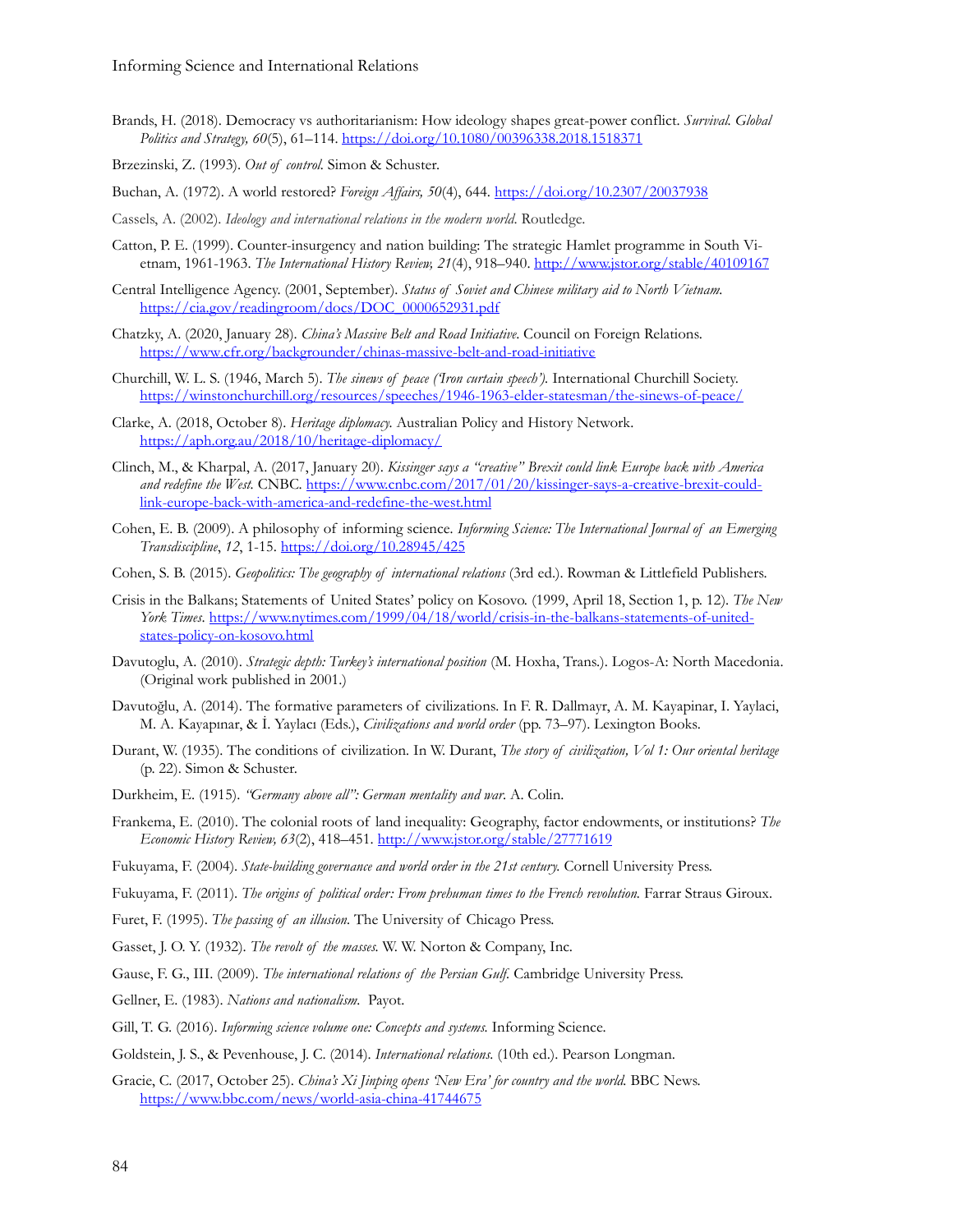- Green, M. (1971). *The Nixon Doctrine: A progress report.* US Government Printing Office. Publication number 8572.<https://bit.ly/3CVDejr>
- Greenway, H. D. S. (1992, December 3). The ethnic card. *The New York Times*. [https://www.ny](https://www.nytimes.com/2006/05/09/opinion/09iht-edgreenway.html)[times.com/2006/05/09/opinion/09iht-edgreenway.html](https://www.nytimes.com/2006/05/09/opinion/09iht-edgreenway.html)
- History.com Editors. (2020, April 23). President Reagan visits China. History. [https://www.history.com/this-](https://www.history.com/this-day-in-history/reagan-visits-china)dayin[-history/reagan-visits-](https://www.history.com/this-day-in-history/reagan-visits-china)china
- Hoffmann, S. P. (2019). Huntington, world order, and Russia*. Christian Scholar's Review, 48*(3), 289-302. [https://christianscholars.com/huntin](https://christianscholars.com/huntington-world-order-and-russia/)gton-world-order-and-russia/
- Holbik, K., & Drachman, E. (1971). Egypt as recipient of Soviet aid, 1955-1970*. Zeitschrift Für Die Gesamte Staatswissenschaft / Journal of Institutional and Theoretical Economics, 127*(1), 137–165. [http://www.jstor.org/sta](http://www.jstor.org/stable/40749433)[ble/40749433](http://www.jstor.org/stable/40749433)
- Howard, M. (1989). Ideology and international relations*. Review of International Studies, 15*(1), 1–10. <http://www.jstor.org/stable/20097162>
- Huntington, S. P. (1996). *The clash of civilization and the remaking of world order.* Simon & Schuster.
- Jones, H. (2001). *Crucible of power: A history of US foreign relations since 1897.* Rowman & Littlefield.
- Kaufman, V. S. (1998). A response to chaos: The United States, the great leap forward, and the cultural revolution, 1961-1968*. The Journal of American-East Asian Relations, 7*(1/2), 73–92. [http://www.jstor.org/sta](http://www.jstor.org/stable/23613308)[ble/23613308](http://www.jstor.org/stable/23613308)
- Kengor, P. (2006). *The crusader, Ronald Reagan and the fall of communism.* Harper Collins Publishers.
- Kennan, G. (1946, February 22.) *George Kennan's 'Long Telegram'.* Wilson Center: Digital Archive. [http://digitalar](http://digitalarchive.wilsoncenter.org/document/116178)[chive.wilsoncenter.org/document/116178](http://digitalarchive.wilsoncenter.org/document/116178)
- Kissinger, H. (1994). *Diplomacy.* Simon & Schuster.
- Kissinger, H. (2002). *Does America need a foreign policy? Toward a diplomacy for the 21st century.* Simon and Schuster.
- Köchler, H. (2014). Civilization as instrument of world order? The role of the civilizational paradigm in the absence of a balance of power*.* In F. R. Dallmayr, A. M. Kayapinar, I. Yaylaci, M. A. Kayapınar, & İ. Yaylacı (Eds.), *Civilizations and world order* (pp. 19-33). Lexington Books.
- Krastev, I. (2006). "Sovereign democracy", Russian-style*. Insight Turkey, 8*(4), 113–117. <http://www.jstor.org/stable/26328656>
- Kurki, M., & Wight, C. (2013). International relations and social science. In T. Dunne, M. Kurki, & S. Smith (Eds.), *International relations theories* (3rd ed., pp. 14–35). Oxford University Press.
- Mackinder, H. J. (1904). The geographical pivot of history. *The Geographical Journal, 170*(4), 298-321. [https://www.iwp.edu/wp-content/uploads/2019/05/20131016\\_MackinderTheGeographicalJournal.pdf](https://www.iwp.edu/wp-content/uploads/2019/05/20131016_MackinderTheGeographicalJournal.pdf)
- Mackinder, H. J. (1919). *Democratic ideals and reality: A study in the politics of reconstruction*. H. Holt.
- Mahbubani, K. (1993). The dangers of decadence: What the rest can teach the west*. Foreign Affairs, 72*(4), 10. <https://doi.org/10.2307/20045709>
- Miscamble, W. (2004). George Kennan, a life in the foreign service*. American Diplomacy, 9*(2). [https://ciao](https://ciaotest.cc.columbia.edu/olj/ad/ad_v9_2/miw01.html)[test.cc.columbia.edu/olj/ad/ad\\_v9\\_2/miw01.html](https://ciaotest.cc.columbia.edu/olj/ad/ad_v9_2/miw01.html)
- Nasser, G. A. (1956, July 26). *Discours de Gamal Abdel Nasser (Alexandrie, 26 juillet 1956)* [Speech by Gamal Abdel Nasser (Alexandria, 26 July 1956)]. Notes et études documentaires. Paris: La Documentation française. 20- 08-1956.<https://www.cvce.eu/s/5s>
- Peretz, D. (1991). The impact of the Gulf War on Israeli and Palestinian political attitudes*. Journal of Palestine Studies, 21*(1), 17–35.<https://doi.org/10.2307/2537363>
- Prybyla, J. S. (1966). *Soviet and Chinese economic aid to North Vietnam. The China Quarterly, 27*, 84–100. <http://www.jstor.org/stable/651476>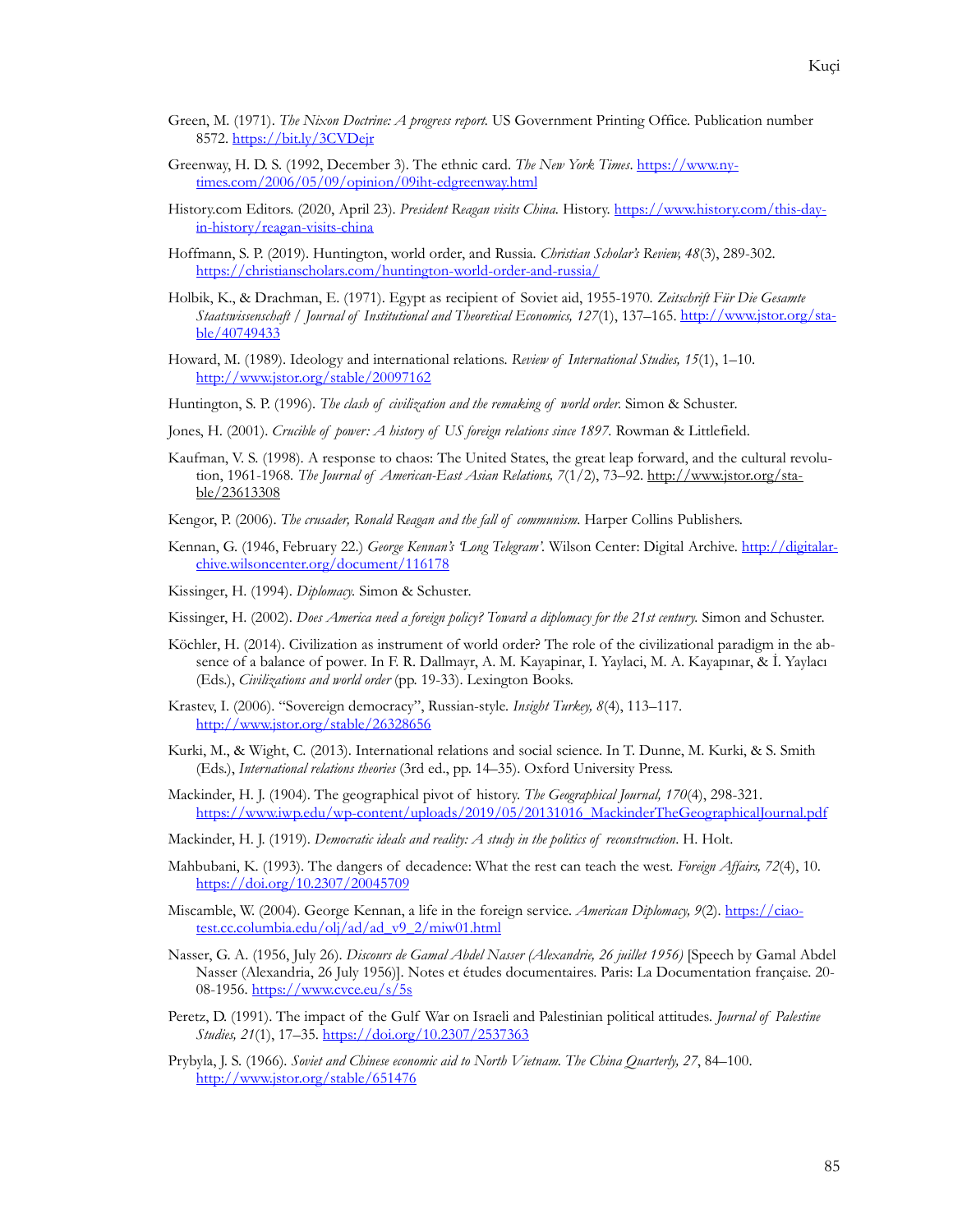- Putin, V. (2005, April 25). *Annual address to the Federal Assembly of the Russian Federation*[. http://en.krem](http://en.kremlin.ru/events/president/transcripts/22931)[lin.ru/events/president/transcripts/22931](http://en.kremlin.ru/events/president/transcripts/22931)
- Quigley, C. (1979). *The evolution of civilization.* Liberty Press.
- Repucci, S., & Slipowitz, A. (2021). *Democracy under siege.* Freedom House. [https://freedomhouse.org/re](https://freedomhouse.org/report/freedom-world/2021/democracy-under-siege)[port/freedom-world/2021/democracy-under-siege](https://freedomhouse.org/report/freedom-world/2021/democracy-under-siege)
- Renner, G. T. (1942). *Human geography in the air age (A text for high school students).* Macmillan.
- Rich, N. (1992/2006). *Great power diplomacy: 1814-1914* (Zaloshnja, J. Trans.). Dialogue Institute & Communication, Albania.
- Roberts, A. (1965). Buddhism and politics in South Vietnam*. The World Today, 21*(6), 240–250. <http://www.jstor.org/stable/40393739>
- Rosato, S. (2003). The flawed logic of democratic peace theory. *American Political Science Review, 97*(4), 585-602.
- Roucek, J. S. (1944). A history of the concept of ideology*. Journal of the History of Ideas, 5*(4), 479–488. <https://doi.org/10.2307/2707082>
- Rubin, B. (1982). America and the Egyptian revolution, 1950-1957*. Political Science Quarterly, 97*(1), 73–90. <https://doi.org/10.2307/2149315>
- Sanjian, A. (1997). The formulation of the Baghdad Pact*. Middle Eastern Studies, 33*(2), 226–266. http://www.jstor.org/stable/4283868
- Serbia calls for confederation with Greece*.* (1992, July 4). *Reuters*. Serbian-Hellenic Brotherhood. <http://www.serbia-hellas.com/articles/confederation.html>
- Shepherd, L. J. (2014, September 8). *Transdisciplinarity: The politics and practices of knowledge production.* The Disorder of Things. [https://thedisorderofthings.com/2012/11/23/transdisciplinarity-](https://thedisorderofthings.com/2012/11/23/transdisciplinarity-the-politics-and-practices-of-knowledge-production/)the-politics-and-prac[tices-of-knowledge-production/](https://thedisorderofthings.com/2012/11/23/transdisciplinarity-the-politics-and-practices-of-knowledge-production/)
- Smith, A. D. (2010) *Nationalism: Theory, ideology, history* (2nd ed.). Wiley-Blackwell.
- Spahiu, N. (2021, November 6). *Keqkuptimet dhe keqinterpretimet e konceptit të kombit në opinionin publik shqiptar* [Misunderstandings and misinterpretations of the concept of nation in Albanian public opinion]. Tv Shenja. [https://shenja.tv/keqkuptimet-](https://shenja.tv/keqkuptimet-dhe-keqinterpretimet-e-konceptit-te-kombit-ne-opinionin-publik-shqiptar-2/)dhe-keqinterpretimet-e-konceptit-te-kombit-ne-opinionin-publik-shqiptar-[2/](https://shenja.tv/keqkuptimet-dhe-keqinterpretimet-e-konceptit-te-kombit-ne-opinionin-publik-shqiptar-2/)
- Spengler, O. (1926). *The decline of the West. Volume one: Form and actuality*. Alfred A. Knopf.
- Spykman, N. J. (1944). *The geography of the peace.* Harcourt, Brace.
- Stalin. (1946, February 9). *Stalin election speech.* Seventeen Moments in Soviet History[. http://soviethis](http://soviethistory.msu.edu/1947-2/cold-war/cold-war-texts/stalin-election-speech/)[tory.msu.edu/1947-2/cold-war/cold-war-texts/stalin-](http://soviethistory.msu.edu/1947-2/cold-war/cold-war-texts/stalin-election-speech/)election-speech/
- Sullivan, E. (1973). Review of ideology, by J. Plamenatz*. Political Theory, 1*(1), 109–111. <http://www.jstor.org/stable/191085>
- Toynbee, A. J. (1934). *A study of history* (Vol. 1). Oxford University Press.
- Wang, C. N. (2021, December). *Countries of the Belt and Road Initiative (BRI).* Green Finance & Development Center. [https://greenfdc.org/countries-of-](https://greenfdc.org/countries-of-the-belt-and-road-initiative-bri/?cookie-state-change=1642619944414)the-belt-and-road-initiative-bri/?cookie-state[change=1642619944414](https://greenfdc.org/countries-of-the-belt-and-road-initiative-bri/?cookie-state-change=1642619944414)
- Winter, T. (2016). *Heritage diplomacy along the One Belt One Road.* International Institute for Asian Studies. [https://www.iias.asia/the-newsletter/article/heritage-diplomacy-](https://www.iias.asia/the-newsletter/article/heritage-diplomacy-along-one-belt-one-road)along-one-belt-one-road
- Winter, T. (2020, February). *Silk roads and cultural routes.* E Flux Architecture. [https://www.e-flux.com/archi](https://www.e-flux.com/architecture/new-silk-roads/313107/silk-roads-and-cultural-routes/)[tecture/new-silk-roads/313107/silk-roads-](https://www.e-flux.com/architecture/new-silk-roads/313107/silk-roads-and-cultural-routes/)and-cultural-routes/